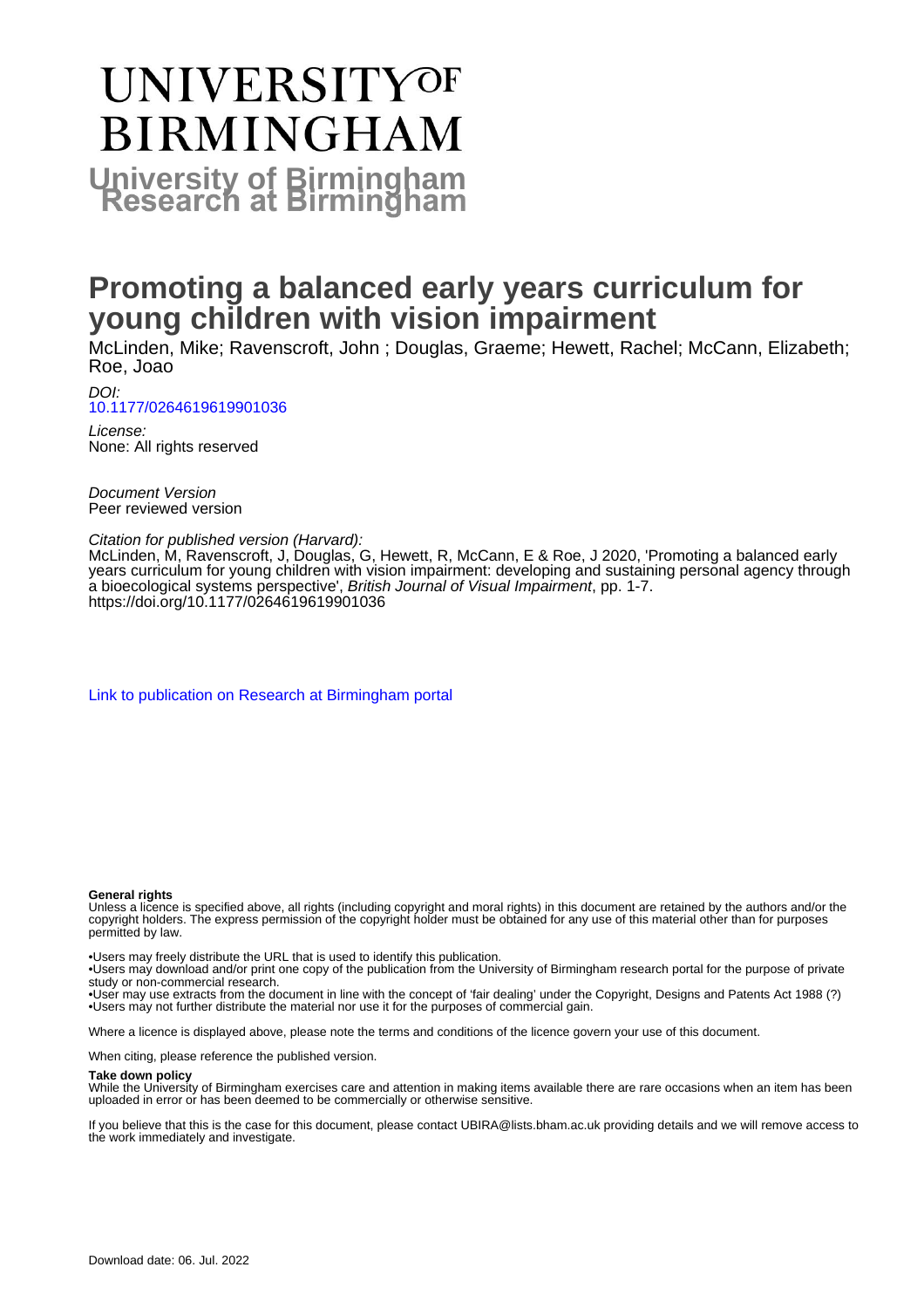| $\mathbf{1}$   | Promoting a balanced early years curriculum for young children with vision            |
|----------------|---------------------------------------------------------------------------------------|
| $\overline{2}$ | impairment: Developing and sustaining personal agency through a bioecological         |
| 3              | systems perspective                                                                   |
| $\overline{4}$ |                                                                                       |
| 5              | Michael McLinden, School of Education University of Birmingham, UK                    |
| 6              | John Ravenscroft, Moray House School of Education, University of Edinburgh, UK        |
| 7              | Graeme Douglas, School of Education, University of Birmingham, UK                     |
| $8\,$          | Rachel Hewett, School of Education, University of Birmingham, UK                      |
| 9              | Elizabeth McCann, Moray House School of Education, University of Edinburgh, UK        |
| 10             | Joao Roe, Bristol, Sensory Support Service, Bristol, UK                               |
| 11             |                                                                                       |
| 12             | Corresponding author:                                                                 |
| 13             | Mike McLinden, Visual Impairment Centre for Teaching and Research (VICTAR), School of |
| 14             | Education, Edgbaston, University of Birmingham, Birmingham, B15 2TT UK.               |
| 15             | m.t.mclinden@bham.ac.uk                                                               |
| 16             |                                                                                       |
| 17             |                                                                                       |
| 18             |                                                                                       |
| 19             |                                                                                       |
| 20             |                                                                                       |
| 21             |                                                                                       |
| 22             |                                                                                       |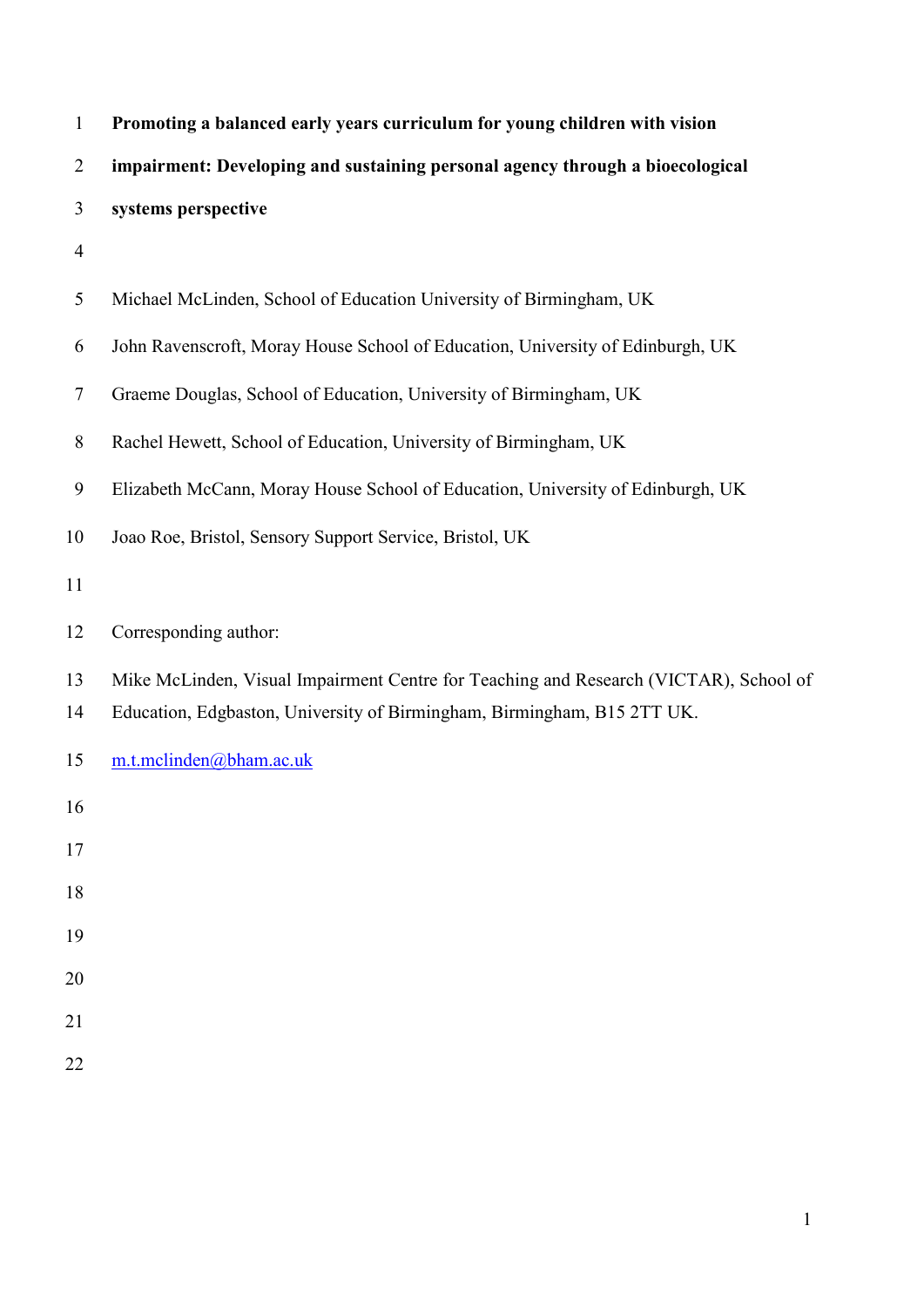### **Abstract**

 Through the use of their developing vision young children develop increasingly sophisticated ways of establishing control within different learning environments, thereby helping them to exert influence as active 'agents'. Vision impairment can present significant barriers to a child developing personal agency through reducing access to visual information. In this article we present the parameters of a conceptual framework to inform the design of intervention approaches that can reduce these barriers. We draw on a dual model of 'access', contextualised within a bioecological systems perspective, to examine how young children with vision impairment can establish increasing personal agency through intervention approaches that promote progressive independence access skills within an 'ethos of empowerment'. In presenting new conceptual foundations for examining the development of personal agency in young children with vision impairment, the paper has significance for research, policy and practice in vision impairment education and offers a theoretical reference point for related areas of early childhood inclusive education.

 Key words: vision impairment, early intervention, personal agency, access, bioecological systems framework

#### **1.0 Introduction**

 Through the use of their developing vision, young children evolve increasingly sophisticated ways of establishing control within different learning environments, thereby helping them to exert influence as an active 'agent' (Nolan, Kilderry and O'Grady 2006). Vision impairment can present significant barriers to a child developing such agency through reducing 'access' to sensory information (Douglas and McLinden, 2011; McLinden & Douglas 2014), potentially resulting in the child becoming increasingly reliant on other individuals for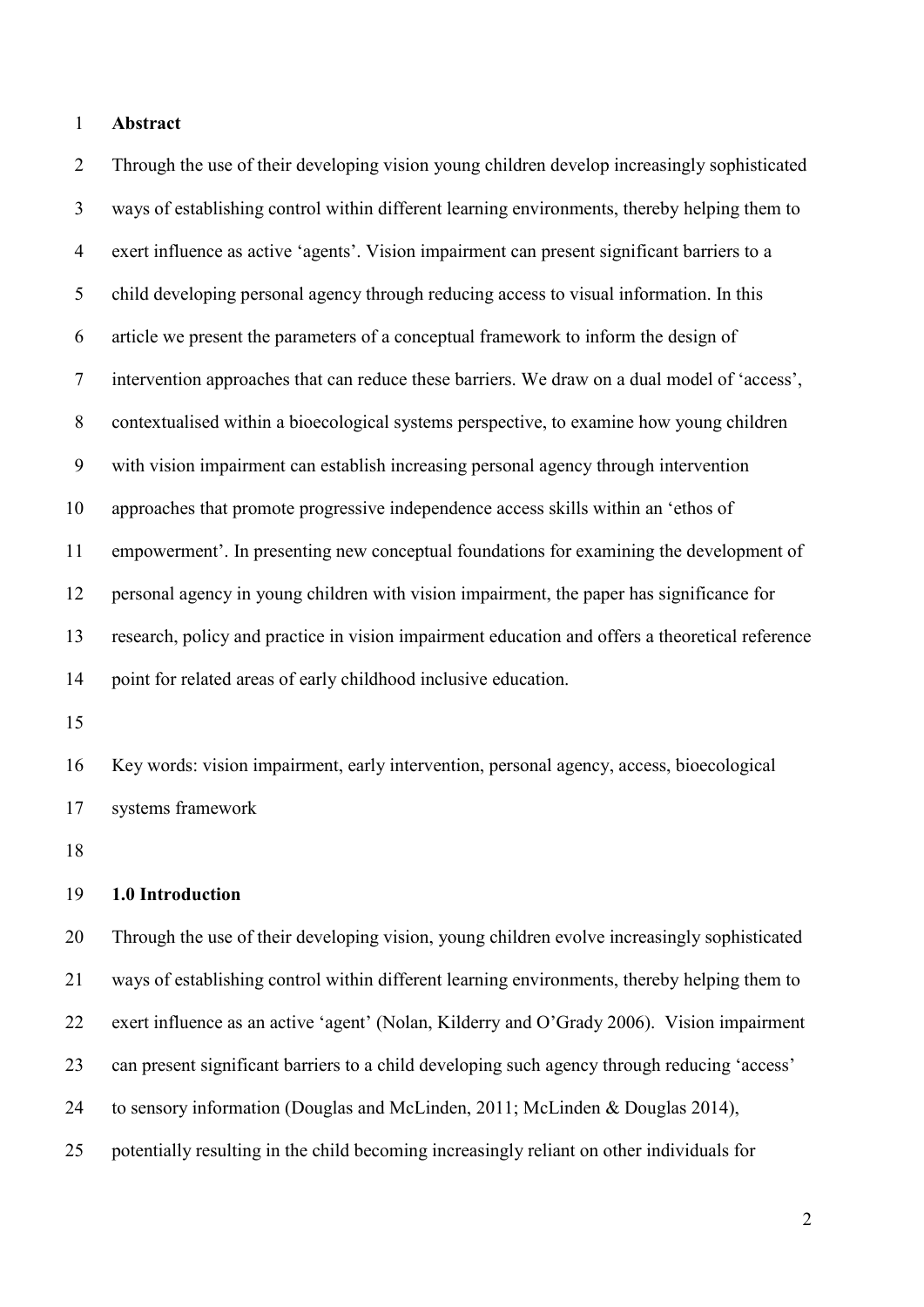support (Webster and Roe, 1998). Research highlights the importance of promoting distinctive independence access skills to maximise a child's ability to develop as an 'independent' learner within a given educational context (e.g. Douglas and McLinden, 2011; McLinden et al. 2017). Further, recent work in this area highlights the significance of these independence access skills being suitably developed to enable successful transition from compulsory school education into independent adulthood (e.g. Hewett et al. 2017; Douglas et al. 2019).

 A key challenge for educators, therefore, is how to ensure an early year's curriculum is structured so as to support a young child's emerging personal agency which can then be sustained throughout the child's educational pathway. In this paper we outline the parameters of a conceptual framework that can be drawn upon as an educational response to this challenge to show how young children with vision impairment can establish increasing control of their lives within an environment that promotes an 'ethos of empowerment' (Sadan, 1997, p.16). Our analysis is structured around a dual model of access for learners with vision impairment ('access to learning' and 'learning to access') and contextualised within a bioecological systems perspective of human development. We propose that this holistic framework offers a suitable vocabulary and developmental route map to examine the function, nature and role of the distinctive early intervention strategies required to promote *and* sustain equitable curriculum access within a given educational pathway for young children with vision impairment in different educational contexts and settings.

 For the purpose of this paper, we define early intervention broadly as incorporating services and programs that facilitate the development of young children (i.e. aged between the ages of 0-5) who have vision impairment, and who as a result, may be at risk of developmental delay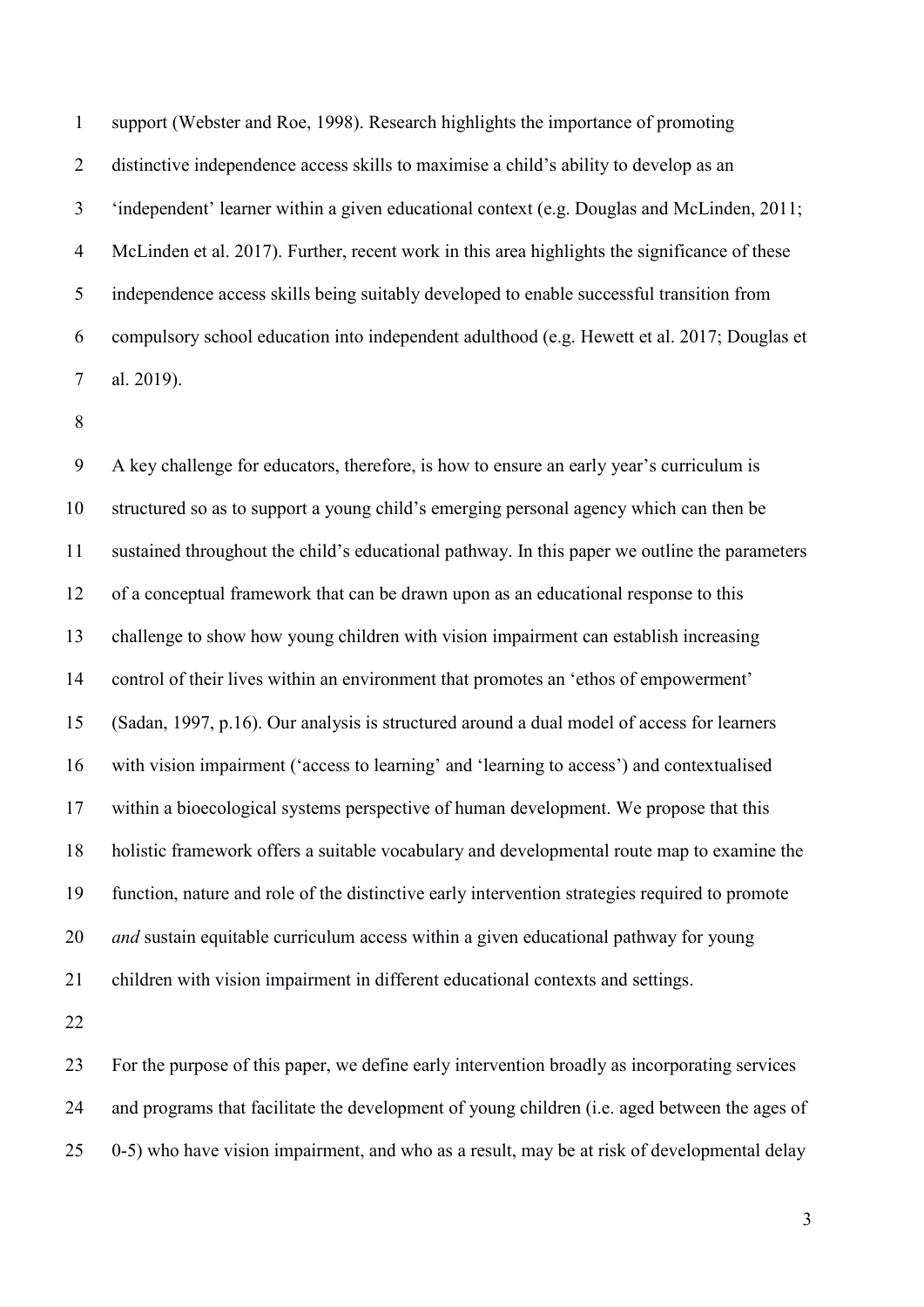| $\mathbf{1}$   | given that they may not meet recognised developmental milestones (e.g. Dale and Sonksen,           |  |
|----------------|----------------------------------------------------------------------------------------------------|--|
| $\overline{2}$ | 2002; Sonksen and Dale, 2002, Tadic, Pring and Dale, 2009, Dale et al 2019). We argue that         |  |
| 3              | to maximise the ability of these children to mature as increasingly independent and 'active'       |  |
| $\overline{4}$ | learners, an 'ethos of empowerment' should have a focus on:                                        |  |
| 5              |                                                                                                    |  |
| 6              | Ensuring these young children have equitable and optimised access to an appropriate                |  |
| 7              | curriculum balance;                                                                                |  |
| 8              | Structured opportunities within this balance to develop their personal agency as<br>$\bullet$      |  |
| 9              | 'active agents' through emphasising distinctive and progressive independence access                |  |
| 10             | skills;                                                                                            |  |
| 11             | Sustaining the development of their personal agency through promoting 'progressive'<br>$\bullet$   |  |
| 12             | and 'mutual' accommodation throughout a given educational pathway.                                 |  |
| 13             |                                                                                                    |  |
| 14             | We start the article with an analysis of issues relating to early years curriculum 'access' for    |  |
| 15             | children with vision impairment. This is a deceptively complex term and we draw on the             |  |
| 16             | terms 'access to learning' and 'learning to access' to emphasise the careful balance required      |  |
| 17             | in ensuring young children have fair and optimised access to an early years curriculum,            |  |
| 18             | complemented with structured opportunities to develop distinctive early independence access        |  |
| 19             | skills. We examine how a bioecological perspective has informed an examination of this             |  |
| 20             | balance with respect to curriculum access within school and higher education in different          |  |
| 21             | national contexts but to date, with limited explicit consideration of early intervention settings. |  |
| 22             | We review how the related concepts of 'empowerment' and 'personal agency' are described            |  |
| 23             | in the literature, drawing attention to the distinction between empowering 'process' and           |  |
| 24             | 'outcome', and illustrate how these terms can be usefully applied to areas of a specialist         |  |
| 25             | curriculum for learners with vision impairment. We then outline the parameters of a                |  |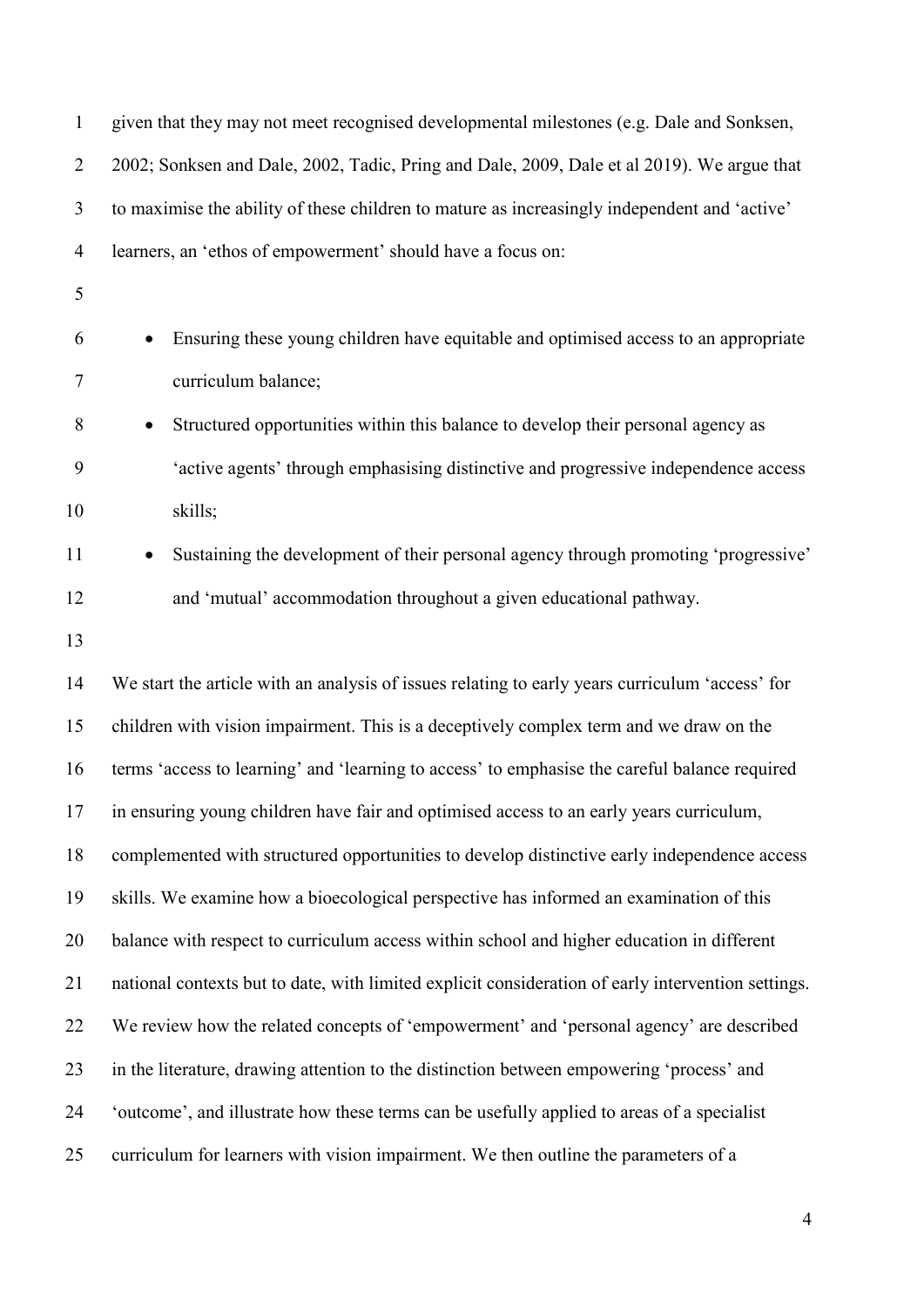| $\mathbf{1}$   | bioecological systems perspective within which to contextualise the dual-access model, and    |
|----------------|-----------------------------------------------------------------------------------------------|
| $\overline{2}$ | through this holistic framework explore the development of personal agency for young          |
| 3              | children with vision impairment. We provide insights into how such agency can be sustained    |
| $\overline{4}$ | within an 'ethos of empowerment' in order to optimise future success and propose indicators   |
| 5              | that can be drawn upon to evidence the extent to which such an ethos can guide early          |
| 6              | intervention with respect to the ecological systems surrounding the young child. We discuss   |
| $\tau$         | three limitations of the analysis presented in the paper and outline key implications for     |
| $8\,$          | practice. We conclude the paper by emphasising that promoting an 'ethos of empowerment'       |
| 9              | within a right-based early years education should seek to support a child's progression       |
| 10             | through the development of longer term independence outcomes so as to ensure learners with    |
| 11             | vision impairments can be <i>actively</i> involved in shaping their own future.               |
| 12             |                                                                                               |
| 13             | 2.0 Vision impairment education and curriculum access                                         |
| 14             | As reported by Douglas et al. (2018), vision impairment education has traditionally focussed  |
| 15             | upon two broad areas of intervention and targeted educational outcomes:                       |
| 16             |                                                                                               |
| 17             | 1. Ensuring children have fair and optimised access to the curriculum.                        |
| 18             | 2. Ensuring children have opportunities to develop their independence and social              |
| 19             | inclusion.                                                                                    |
| 20             |                                                                                               |
| 21             | The second area is partly linked to maximising children's ability to develop as independent   |
| 22             | learners within education, but is also part of a broader agenda about empowering children for |
| 23             | adult life, independent living and employment through promoting personal agency (e.g.         |
| 24             | Hewett et al. 2017, Douglas et al. 2018, Hewett et al. 2018; Opie, 2018). The philosophy      |
| 25             | underpinning this distinction is to some extent based on a 'rights' agenda which demands fair |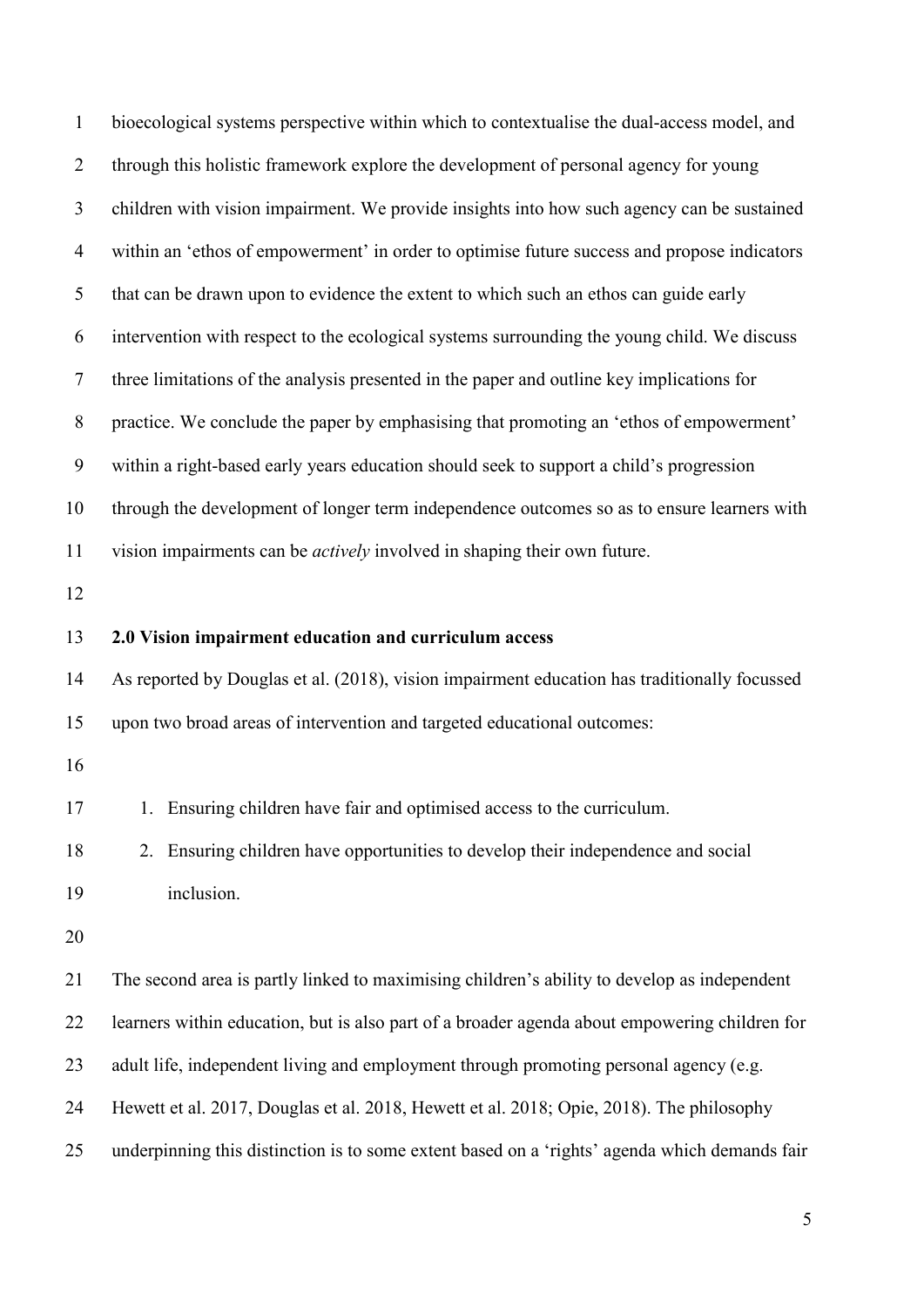| $\mathbf{1}$   | and equal access to education for all children, as well as a concern that an individual child     |  |
|----------------|---------------------------------------------------------------------------------------------------|--|
| $\overline{2}$ | should have structured opportunities to develop their independence to whatever extent is          |  |
| 3              | possible (Douglas et al. 2018). The distinction between the two broad areas has been              |  |
| $\overline{4}$ | articulated in a variety of ways, reflecting particular perspectives about the nature and role of |  |
| 5              | intervention for children with vision impairment (e.g. desired educational outcomes, the          |  |
| 6              | conception of the curriculum, the provision of inclusive/specialist services and the training of  |  |
| 7              | professionals), and has recently been examined through reference to the notion of 'access to      |  |
| 8              | learning' and 'learning to access' (e.g. Douglas et al. 2018, Hewett et al. 2017, McLinden at     |  |
| 9              | al, 2016).                                                                                        |  |
| 10             |                                                                                                   |  |
| 11             | Access to learning: inclusive practice and differentiation ensuring that the child's              |  |
| 12             | environment is structured and modified to promote inclusion, learning and access to               |  |
| 13             | the 'core' or national curriculum, the culture of the educational setting and broader             |  |
| 14             | social inclusion.                                                                                 |  |
| 15             |                                                                                                   |  |
| 16             | Learning to access: teaching provision which supports the child to learn independence             |  |
| 17             | skills and develop agency in order to afford more independent learning and social                 |  |
| 18             | inclusion.                                                                                        |  |
| 19             |                                                                                                   |  |
| 20             | Although the distinction has been presented primarily with a particular focus on 'school'         |  |
| 21             | education, it also provides a suitable framework and vocabulary through which different           |  |
| 22             | programs and targeted educational outcomes can be aligned within early intervention (e.g.         |  |
| 23             | McLinden et al. 2018). Thus, the early intervention approaches (and associated targeted           |  |
| 24             | educational outcomes) in relation to 'access to learning' can be closely aligned with what can    |  |
| 25             | be described as 'inclusive' practice and modifications for young children with vision             |  |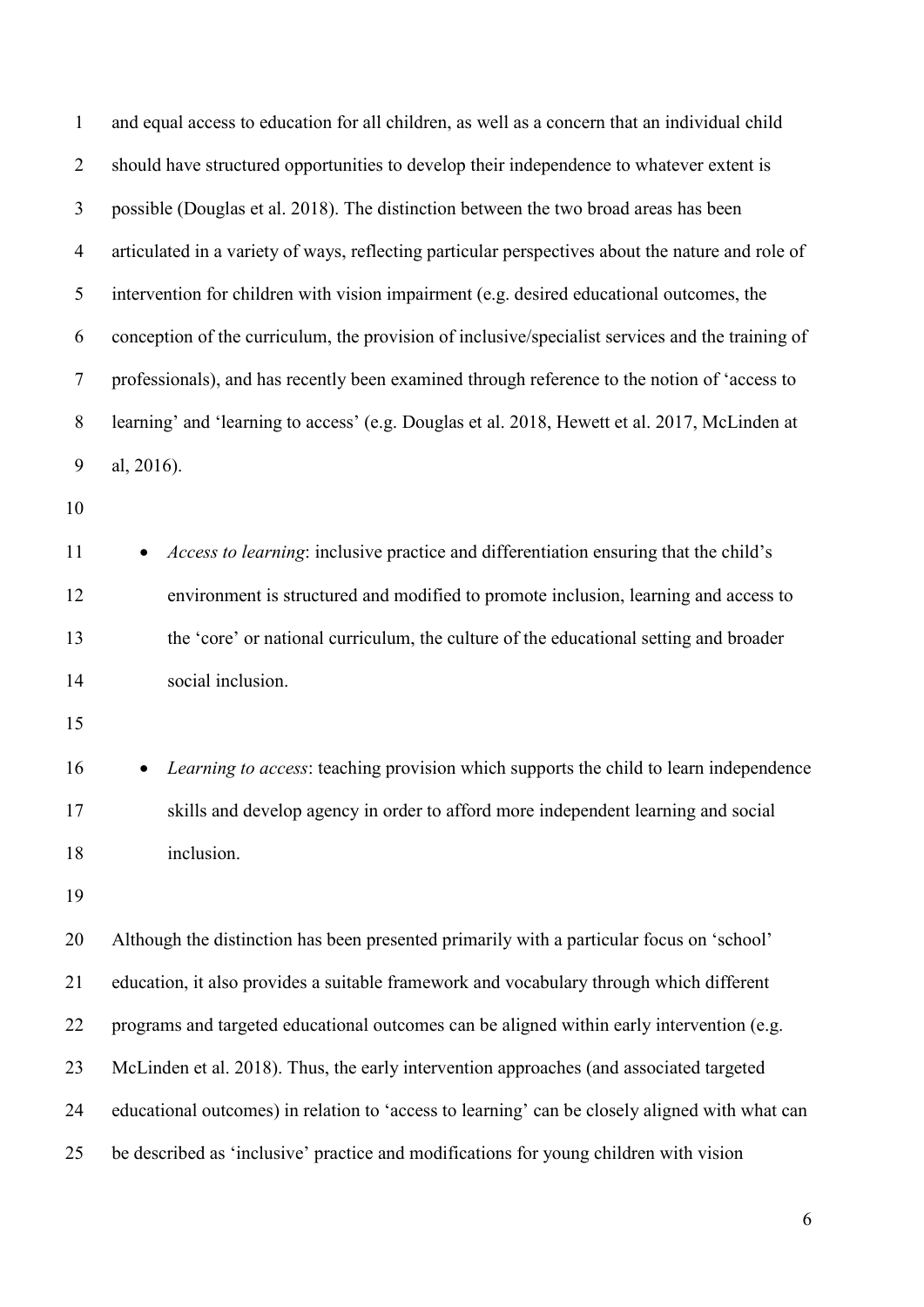| $\mathbf{1}$             | impairments (i.e. adaptations made to the core curriculum to facilitate access) (Douglas et al.  |
|--------------------------|--------------------------------------------------------------------------------------------------|
| $\overline{2}$           | 2018). The particular early intervention programs (and associated targeted educational           |
| 3                        | outcomes) in relation to 'learning to access' would be more closely aligned to areas of the      |
| $\overline{\mathcal{A}}$ | 'distinctive' or 'additional' need (e.g. Mason and McCall, 1997; Sapp and Hatlan, 2010) and      |
| 5                        | may not typically be taught in a context as part of a 'core' or national curriculum. These areas |
| 6                        | include for example, the teaching of early compensatory skills that facilitate learning through  |
| $\tau$                   | touch, early mobility and independent living skills, the use of specialist equipment; social     |
| $8\phantom{.}$           | communication and early pragmatic language skills. In the USA, the curriculum areas that are     |
| $\boldsymbol{9}$         | considered to be distinctive to vision impairment education are described as forming part of     |
| 10                       | an 'expanded core curriculum' (ECC) and refer to the knowledge, concepts, and skills             |
| 11                       | typically learned incidentally by sighted students but which must be sequentially presented to   |
| 12                       | the student who has vision impairment (e.g. Sapp and Hatlen, 2010; Allman and Lewis,             |
| 13                       | 2014). A summary of the curriculum areas of the ECC is presented in Figure 1.                    |
| 14                       |                                                                                                  |
| 15                       |                                                                                                  |
| 16                       | Insert Figure 1                                                                                  |
| 17                       |                                                                                                  |
| 18                       |                                                                                                  |
| 19                       | In emphasising the importance of an early focus on the ECC, Allman and Lewis (2014) report       |
| 20                       | that this curriculum should begin at ages 0-3 through exposure to a wealth of experiences that   |
| 21                       | 'lay the groundwork for learning the multiple skills that students who are visually impaired     |
| 22                       | will need to be ready for learning in school, and ultimately, to become successful and happy     |
| 23                       | adults.' (n.p.) They argue that for this reason it is important for teachers of children with    |
| 24                       | vision impairments and 'early interventionists' to work with the families of young children to   |
| 25                       | provide and expand appropriate experiences and learning opportunities.                           |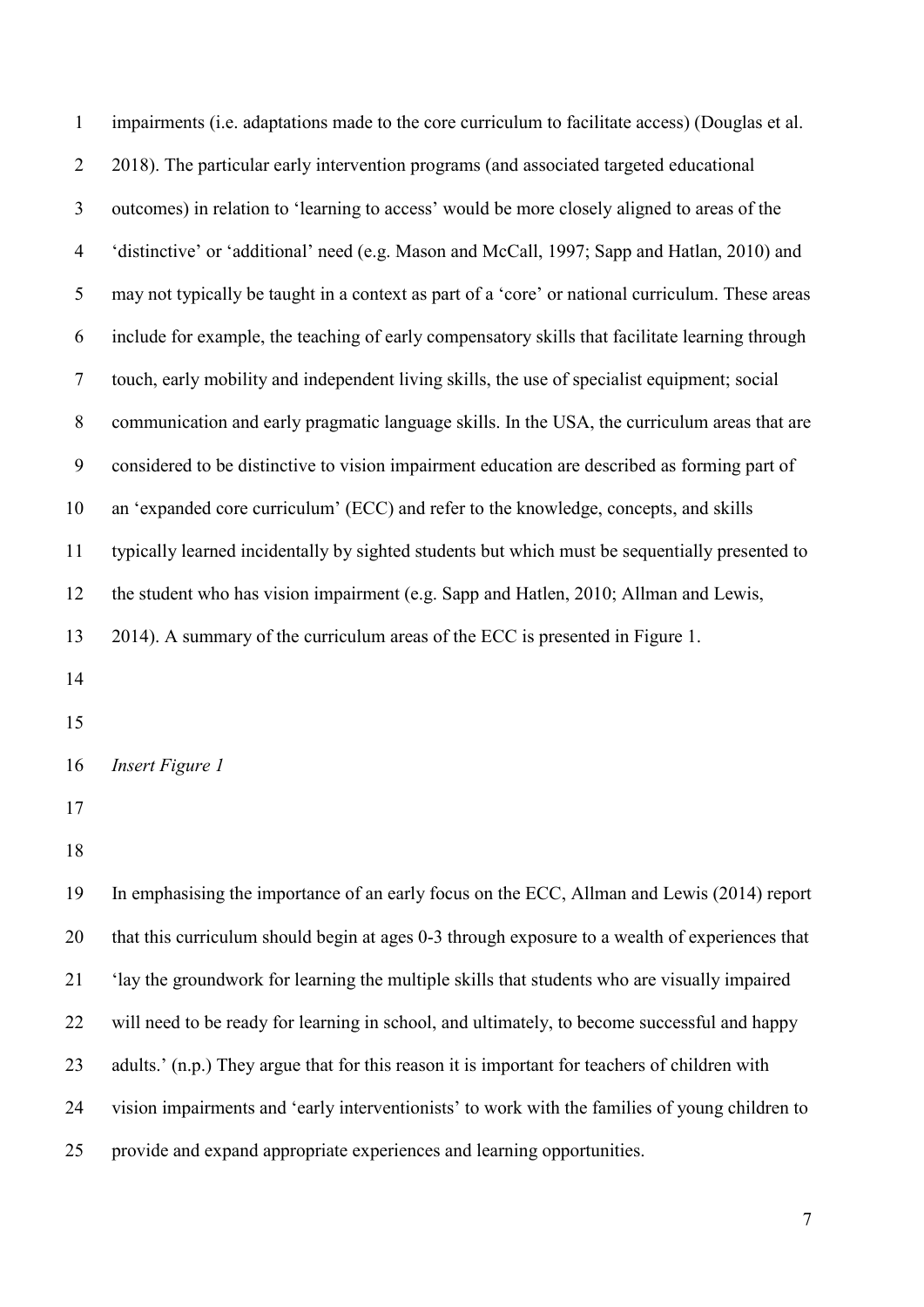Similar frameworks to the ECC have been developed for use in other national contexts. A notable example, in the context of England is the 'Learner Outcomes Framework' (LOF) for children and young people with vision impairment which accounts for both short to medium term outcomes that are specific to the individual learner, as well as longer term outcomes that aim to prepare the individual for independent adulthood (Keil, 2016). The LOF is organised around eight outcome categories, which map onto the ECC, covering skills that learners with vision impairment are considered to need in order to enable them to take part in lessons with increasing independence.

 A bioecological perspective has been drawn upon to examine the proximal (i.e. close to the learner) and distal (i.e. at a distance from the learner) influences on promoting curriculum access within school and post education contexts (e.g. Douglas et al. 2018, Hewett et al., 2017, McLinden et al. 2016). This perspective makes reference to Bronfenbrenner's bioecological systems theory (e.g. Bronfenbrenner, 2005) and is illustrated as a series of concentric circles situated around a developing individual with each circle referring to nested but separate 'systems' (*micro*-; *meso*-; *exo*- and *macro*-) that reflect a complex and evolving ecology of human development (e.g. Shea and Bauer, 1994). The temporal dimension of development is represented by the *chronosystem* which was introduced by Bronfenbrenner to show the changing nature of the learner over time as well as the changes in the proximal learning environment and the distal influences. Through this framework the nature of intervention has been highlighted as seeking to promote 'progressive, mutual accommodation' (Bronfenbrenner, 2005, p107) between the growing individual and the changing characteristics of the immediate settings in which the child with vision impairment develops (e.g. McLinden et al. 2016). As such the framework offers scope to examine the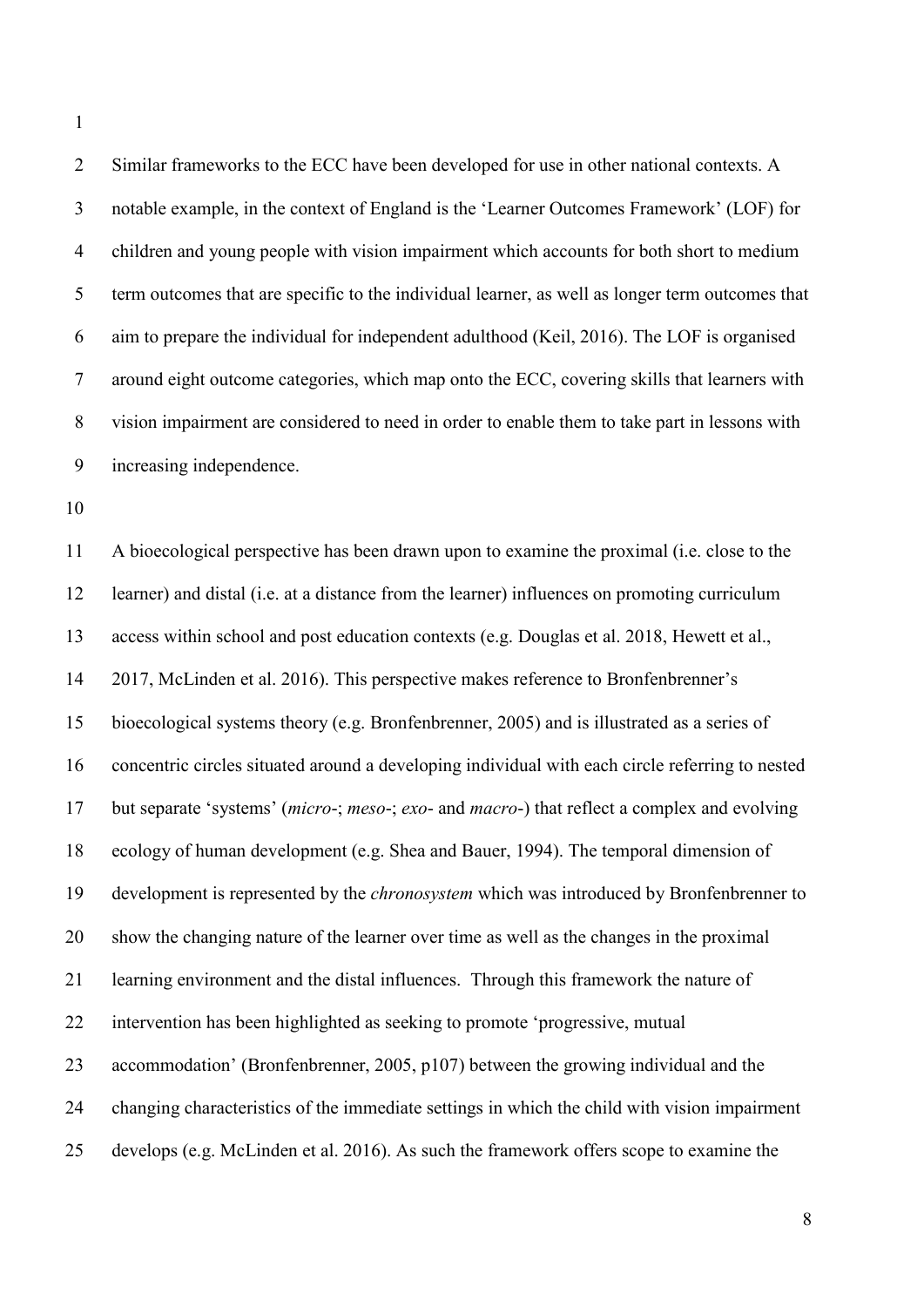complexity and multi-dimensional nature of influences on promoting particular areas of curriculum access and the distinctive nature of specialist input throughout an educational pathway (e.g. McLinden et al. 2018). To date however, there has not been an analysis of how such a perspective can be applied to early intervention approaches that promote progressive and mutual accommodation within an 'ethos of empowerment' stemming from a rights based approach.

#### **3.0 Early childhood rights, empowerment and personal agency**

 Woodhead (2005) argues that 'a right to development' can be traced back to the Geneva Declaration of the Rights of the Child, adopted by The League of Nations in 1924 and including the statement and this in turn eventually fed into the UN Declaration of the Rights of the Child (1959) and the UN Convention of the Rights of the Child, 1989. Article 6: in the convention directly states that 'Parties shall ensure to the maximum extent possible the survival and development of the child', (UNCRC, 1989, Article 6). There are a further series of articles that relate holistically to development of the child (Article 2, 3, 5, 12, 18, 24, 28,29, 32) and when viewed ensure early childhood intervention strategies or approaches must heed these rights. More recently, the Sustainable Development Goals (SDGs) have offered a framework of 17 goals and 169 targets across social, economic and environmental areas of sustainable development, which United Nations Member States have committed to making a reality. Of particular relevance to this review is SDG Target 4.2 which states that by 2030 countries should: 'ensure that all girls and boys have access to quality early childhood development, care and pre-primary education so that they are ready for primary education'….and are 'developmentally appropriate' respecting children's rights, needs, capacities, interests and ways of learning at each stage of their early lives; recognising the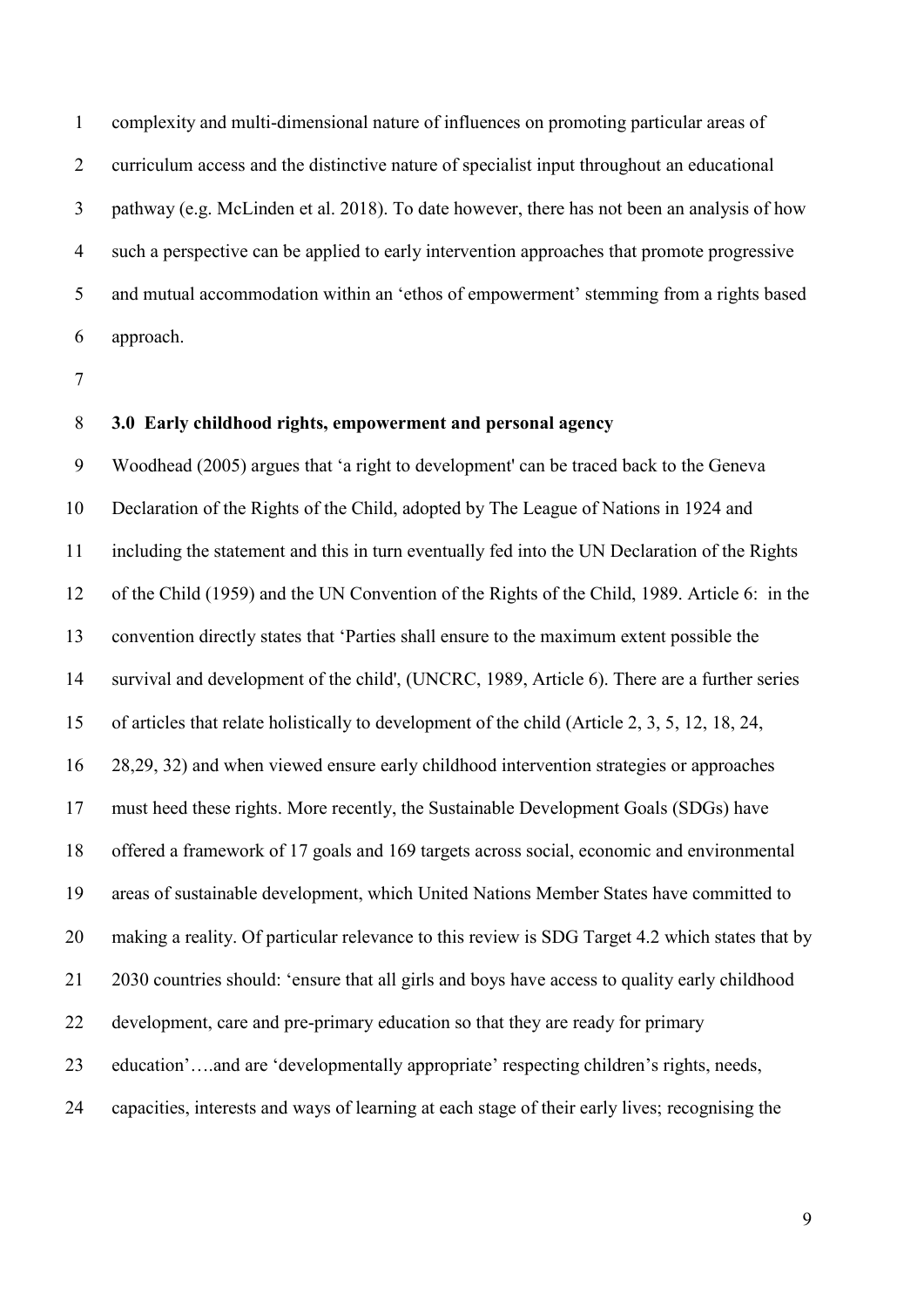interdependencies between nutrition, health, care and education, from the 'first 1000 days' onwards. (Young Lives Policy Brief, 2016)

 Unlike the clear statements of rights found in the UNCRC and the SDGs the concept of empowerment has had many definitions and transformations. For example, Ibrahim and Alkire (2007) suggest that the concept of *empowerment* 'is related to terms such as agency, autonomy, self-direction, self-determination, liberation, participation, mobilisation and self- confidence. Kellet (2010) notes that our knowledge around empowerment is consistently changing and that children have taught us that listening and participative processes should not only inform research, but significantly, enable them to change their lives:  $\Delta$  12 As we move into the second decade of the 21<sup>st</sup> century, it is apparent that children's agency and voice are going to preoccupy children's agendas in a way that listening and participating dominated the first decade…Establishing methods for hearing children's research voices… providing powerful dissemination platforms are central tenets of this process (Kellett, 2010, p.217). A particular challenge is that young children with disabilities may need more support from professionals than children without disabilities, and as Whitburn (2013) highlights, paraprofessionals who provide 'heavy' support can severely reduce the students' agency no matter the rights based lens they are working from. Given the potential implications of vision impairment for the development of personal agency, it is crucial therefore for young children to have opportunities to make choices, have control over their environment to promote independence and avoid passivity.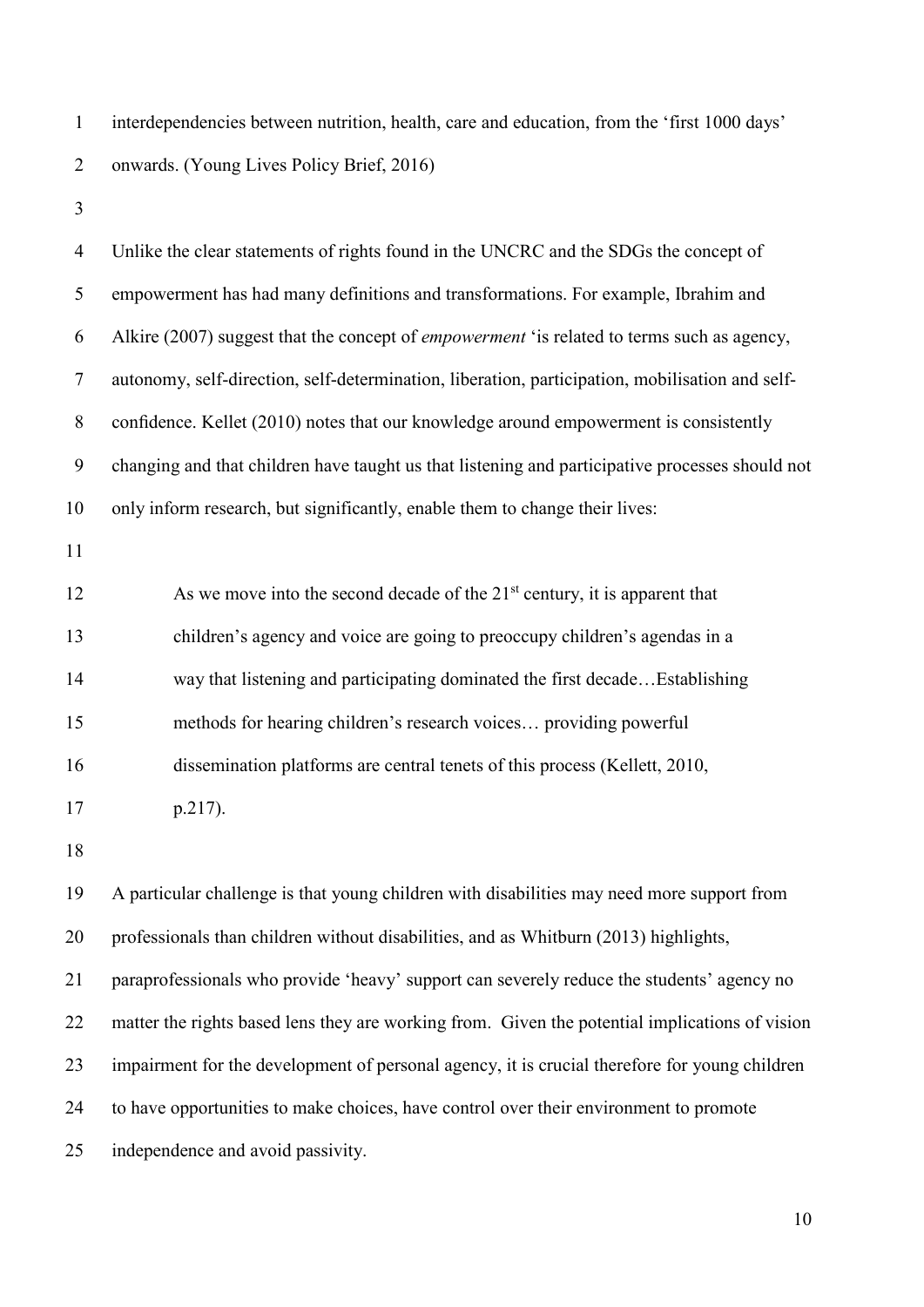| $\overline{2}$ | With reference to the work of Rappoport (1984), Page and Czuba (1999) note that it is easy to   |
|----------------|-------------------------------------------------------------------------------------------------|
| 3              | define empowerment by its absence but difficult to define in action as it takes on different    |
| $\overline{4}$ | forms for different people and contexts. They argue therefore that a common understanding       |
| 5              | of empowerment is required to establish how it is acted out in practice and for evaluating      |
| 6              | programs. At a basic level the concept of empowerment can be described as being about           |
| $\tau$         | 'power' relationships at different levels that enable individuals to assume control of their    |
| $8\,$          | lives. Again this is captured succinctly by Page and Czuba (1999) in proposing that             |
| 9              | empowerment is a 'multi-dimensional' and 'social process' that helps people gain control        |
| 10             | over their own lives, arguing that at the core of the concept is the idea of 'power', and with  |
| 11             | the possibility of empowerment depending on two notions:                                        |
| 12             |                                                                                                 |
| 13             | That the power relationships can change - if power cannot change then it is argued<br>$\bullet$ |
| 14             | that empowerment is not possible, nor is empowerment conceivable in any                         |
| 15             | meaningful way. Conversely, if power can change, then empowerment is possible.                  |
| 16             | That power can expand.                                                                          |
| 17             |                                                                                                 |
| 18             | They argue therefore that three components are considered to be basic to any understanding      |
| 19             | of empowerment, namely that it is 'multi-dimensional', 'social', and a 'process':               |
| 20             |                                                                                                 |
| 21             | It is multi-dimensional in that it occurs within sociological, psychological, economic,<br>1.   |
| 22             | and other dimensions. Empowerment also occurs at various levels, such as individual,            |
| 23             | group, and community.                                                                           |
| 24             | Empowerment, by definition, is a social process, since it occurs in relationship to<br>2.       |
| 25             | others.                                                                                         |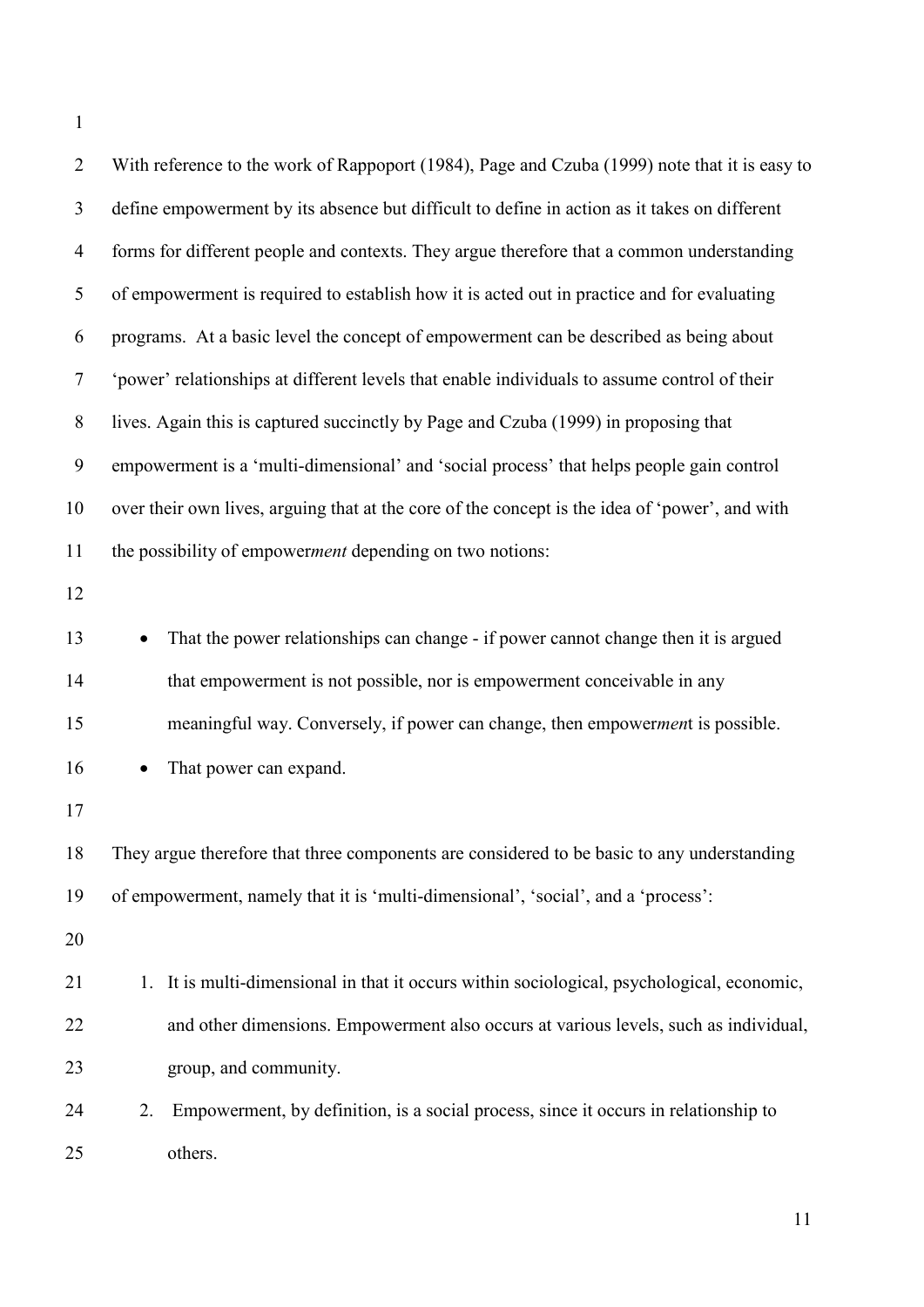3. Empowerment is a process that is similar to a path or journey, one that develops as we work through it.

 Whilst other aspects of empowerment may vary according to the specific context and people involved, Page and Czuba (1999) argue that these components remain constant.

 The notion of empowerment as an ongoing *process* is supported by Zimmerman (2000) who makes reference to the concept as a process in which 'efforts to exert control are central', and argues that 'actions, activities, or structures may be empowering, and that the outcome of such processes result in a level of being empowered' (p.45). This line of argument is supported by Staples (1990) in noting that empowerment relates to both a 'process' and an 'outcome', namely, an attempt to obtain a degree of ability so as to influence the world. Zimmerman reports that such a process can be considered to be 'empowering' if it helps people develop skills so that they can become independent problem-solvers and decision makers. Further, he notes that empowerment outcomes refer to the operationalisation of empowerment so it is possible to study the effects of interventions that have been designed to empower participants.

 Sadan (1997, p.13) makes reference to this process as one of a transition 'from a state of relatively powerlessness to a state of more control over one's life, fate, and environment', arguing that empowerment 'expresses an ongoing social process, not a one-time occurrence' (p.15) and highlights the importance of creating 'an *ethos* of empowerment' (p.16, italics added). The process of empower*ment* is considered by Sadan (1997) to be an active one with its particular form determined by 'the circumstances and the events, but its essence is human activity in the direction of change from a passive state to an active one' (p.76). It is argued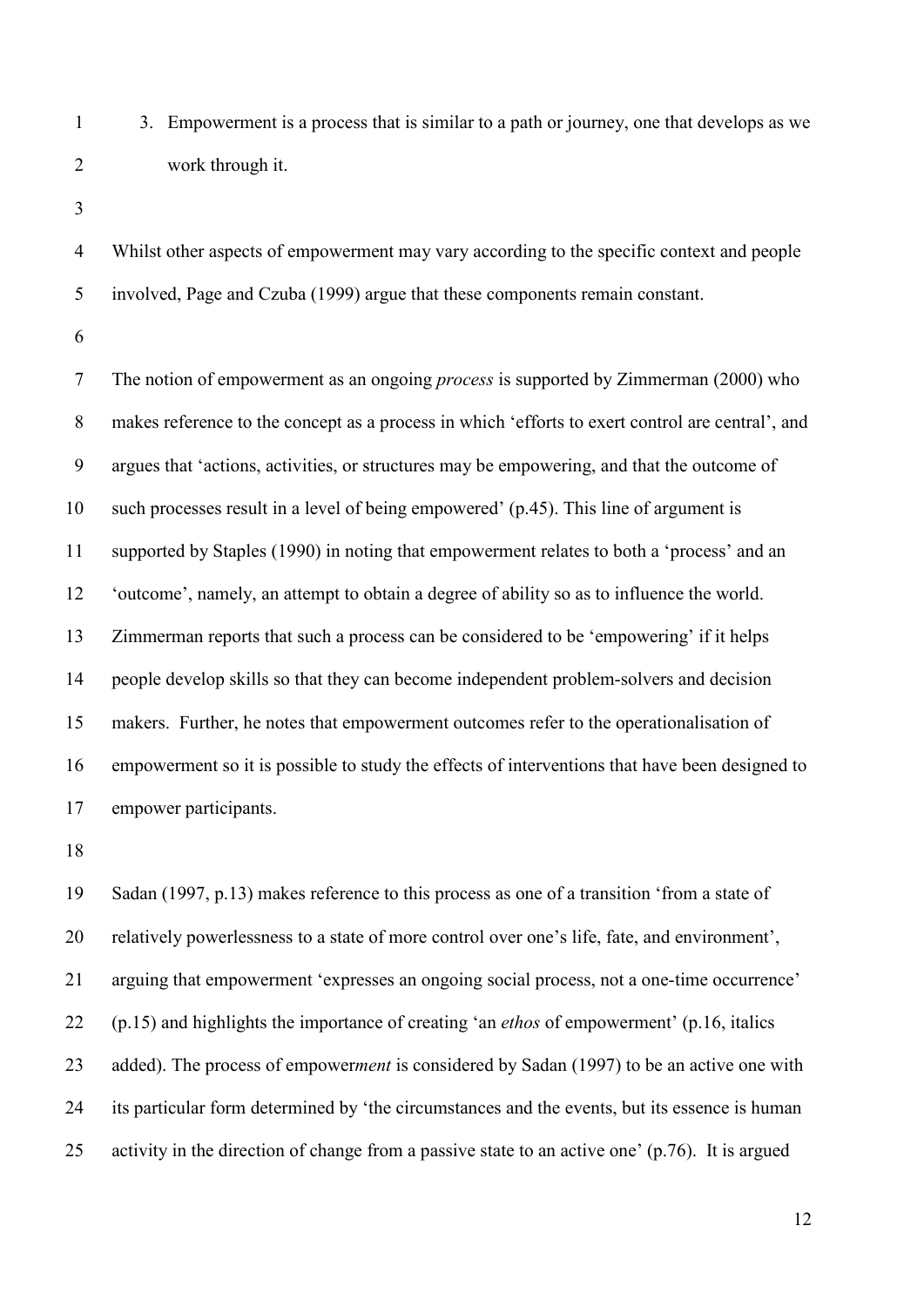therefore that an empowering process brings about 'an integration of self-acceptance and self- confidence, social and political understanding, and a personal ability to take a significant part in decision-making and in control over resources in the environment.' (p.76).

 The concept of 'agency' is commonly drawn upon to describe an individual's perception that they have control over their life in order to influence events. As noted by Aubrey et al. (2006), the child can be considered as an agent of its own and the world's construction, but whose agency develops in the context of an unchanging social and historical praxis, which includes the 'constraints and potentialities of nature, and the action of other agents' (pp.202– 203). In proposing a framework of outcomes for young people with an emphasis on empowering providers and commissioners to articulate and demonstrate impact in improving outcomes, McNeil et al (2012) define agency succinctly as being 'A feeling that you are actively in control of your life' (p.53). The notion of agency is also linked to the individual as an 'agent' who is able to influence his or her environment. This is captured by Sadan (1997) who notes that 'To be an agent is to influence intentionally one's functioning and life circumstances.' Citing the work of Giddens, 1984, Sadan (1997) examines agency in relation to what it is to be a human noting that: 'A human agency ceases to be such if it loses the ability to influence the world in some way….To be a human being in the full sense of the word, then, means to carry out intentional acts in order to achieve defined goals, that is to say, to influence the environment, to be able to bring about change.' (p.146).

 This brief review of literature indicates that the concept of 'empowerment' is broad ranging but in essence can be viewed as being a process of transition from a state of being relatively powerless (in terms of influencing one environment) to a 'a state of relative control over one's life, destiny, and environment. This transition can manifest itself in an improvement in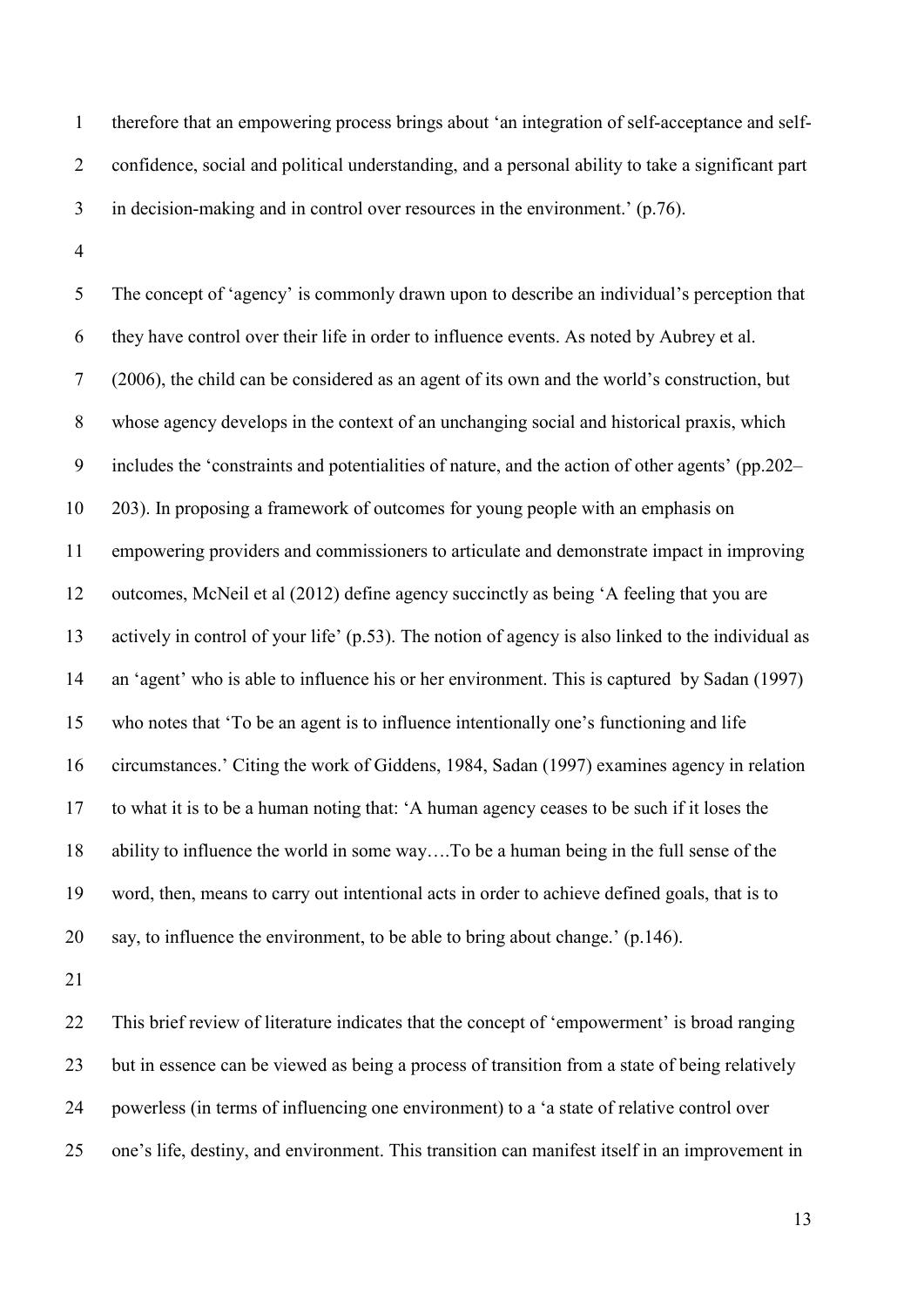the perceived ability to control, as well as in an improvement in the actual ability to control.' (Sadan, 1997, p.144) At its core is the notion of 'power' and 'power relationships' and crucially, the fact that power can both 'change' *and* 'expand' through an active process of transition that supports and promotes the development of personal agency. The review suggests therefore, that in order for young children with vision impairment to be empower*ed* (i.e. from relatively passive to relatively active) there needs to be built in to intervention approaches scope for expansion (i.e. the young children being able to draw on and express their 'power' in a wider range of contexts). The notion of empower*ment,* or of becoming empower*ed*, therefore indicates a process of empower*ing* that involves a complex interaction between the young child and their learning environments with appropriate opportunities afforded for the development and expansion of such agency within an 'ethos of empowerment' underpinned by the legislative acts of children's rights. This suggests an important distinction therefore between the process of empower*ment* (empowering *process*) and the nature of the particular intervention procedures that are drawn upon as a child seeks to establish control of his or her learning environment (empowered *outcomes*) through the development and expansion of the child's personal agency.

 We illustrate this distinction through reference to areas of the ECC to show examples of 'empowered' outcomes (i.e. outcomes that the child might be expected to demonstrate on completion of a particular phase of education), the nature of an 'empowering' process (i.e. the intervention approaches drawn upon to support the development of empowered outcomes), and examples of the particular support strategies that can be drawn upon to promote curriculum access within each area of the ECC (see Table 1).

- 
-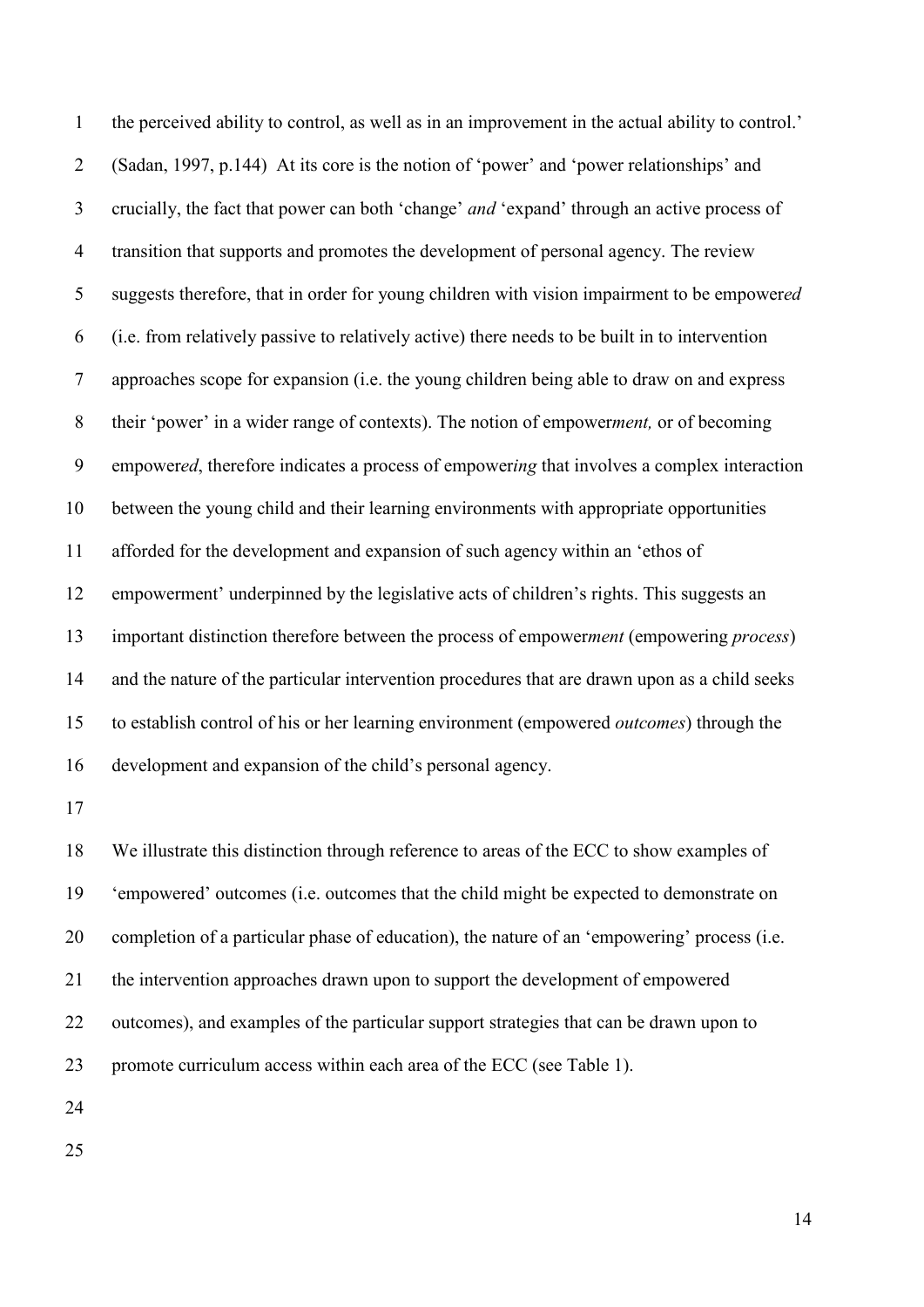```
1 Insert Table 1
```
- 
- 

| $\overline{4}$ | We examine next the parameters of a bioecological systems framework through which to             |
|----------------|--------------------------------------------------------------------------------------------------|
| 5              | contextualise the development of personal agency for young children with vision impairment.      |
| 6              | Through this holistic perspective we illustrate how these learners can be suitably               |
| $\tau$         | 'empowered' over a given timeframe and propose provisional indicators that can be drawn          |
| $8\,$          | upon to evidence the extent to which an 'empowering ethos' can guide early intervention          |
| 9              | with respect to the various systems surrounding the young child.                                 |
| 10             |                                                                                                  |
| 11             | 4.0 Examining the development of personal agency through a bioecological perspective             |
| 12             |                                                                                                  |
| 13             | Through a bioecological perspective, the young child with vision impairment is viewed as         |
| 14             | being a potentially active 'agent' at the centre of a multilayered and complex ecology. Given    |
| 15             | the limitations and implications arising from reduced access to visual information however,      |
| 16             | he or she will require appropriate opportunities within different environments to access the     |
| 17             | world through a curriculum balance that seeks to emphasise and sustain personal agency           |
| 18             | through promoting independence access skills. The <i>microsystem</i> surrounds the child and in  |
| 19             | the home environment, as noted by Shea and Bauer (1994), includes relationships between          |
| 20             | the parents and the child, the child and each sibling, and between other family members.         |
| 21             | Within an early childhood context, this system includes the relationships between the child      |
| 22             | and teacher as well as the child and his or her peers. Factors within this system that can       |
| 23             | influence the development of personal agency include the relationships with those involved in    |
| 24             | the child's education – including peers, friends, practitioners, families and other individuals. |
| 25             | The quality of practitioner involvement can also influence personal agency in these              |
|                |                                                                                                  |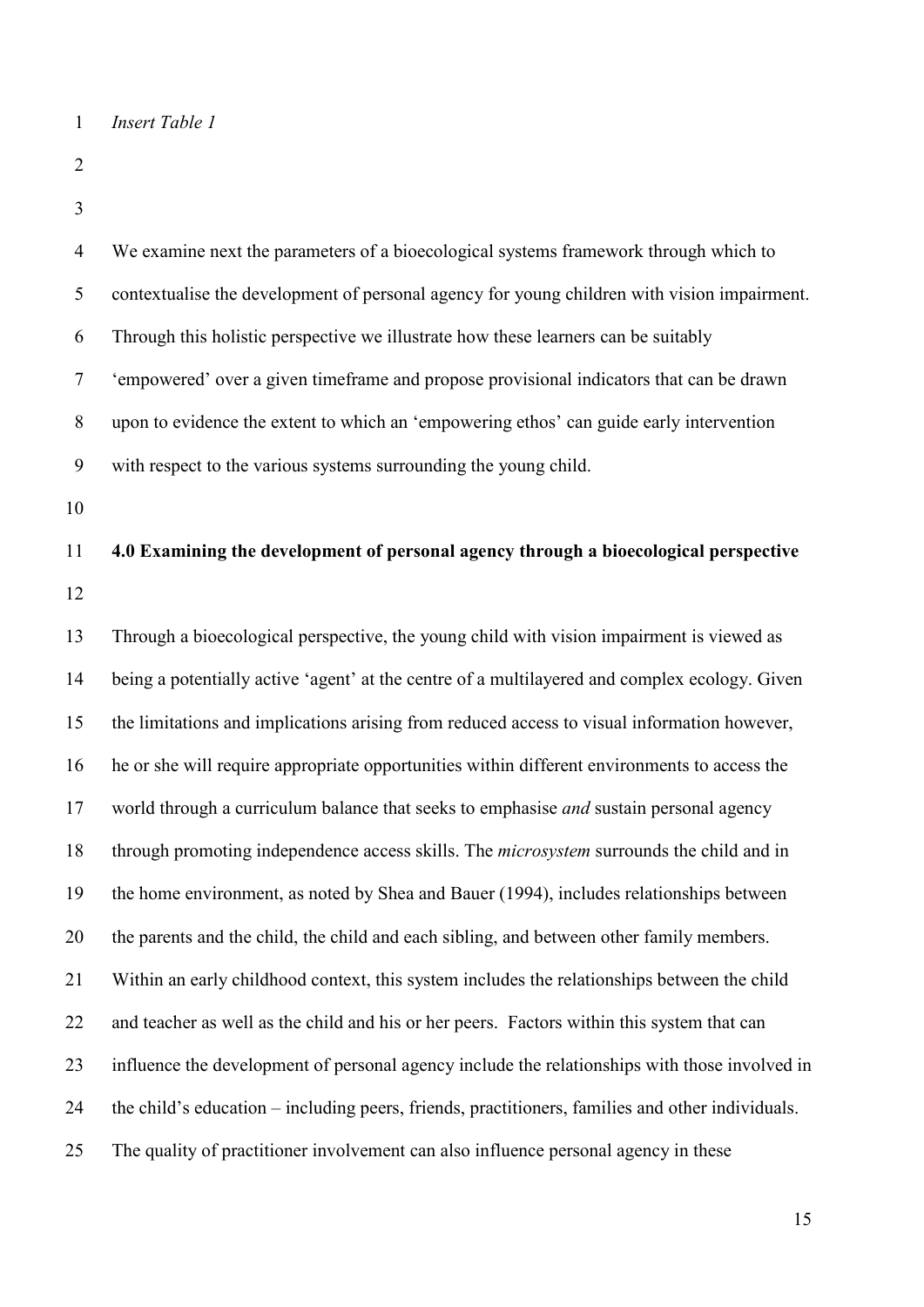environments, requiring adults to effectively interpret the young child's attempts to exert 2 control on his or her environment.

 The *mesosystem* represents the interrelations among two or more settings (i.e. microsystems) in which the individual child actively functions (e.g. Bronfenbrenner, 2005; Shea and Bauer, 1994). Factors within this system that can influence the development of personal agency include the interrelations between home and school, home and the various agencies, home and the child's immediate neighbourhood, and school and peer group (Shea and Bauer (1994). It also includes parent-teacher collaboration and family-community service involvement as well as a 'consideration of 'transitions' or the movement of the learner with disabilities from one microsystem to another' (Shea and Bauer, 1994, p.11). Other factors within this system include the structures to support inclusive learning activities (e.g. coordination between different professionals, home-centre links etc.) as well as the training of practitioners who support the child's care and learning. As noted by Shea and Bauer (1994), the *exosystem* represents 'those settings that do not involve the individual directly. However, events occurring within the exosystem affect, or are affected by, what happens in settings (microsystems) in which the individual functions.' (p.11). Factors in the *exosystem* that can influence the development of personal agency include the early years curriculum structures, inclusive curriculum policies as well as funding allocation for inclusive policies.

 The *macrosystem* includes the varying contexts in which early years provision exists including pre-school education systems and agendas. Factors within this system that can influence the development of personal agency include the key drivers for early child development and inclusive education at national and/or international levels, including the implementation of Article 24 of the UN convention for the Rights of Persons with Disabilities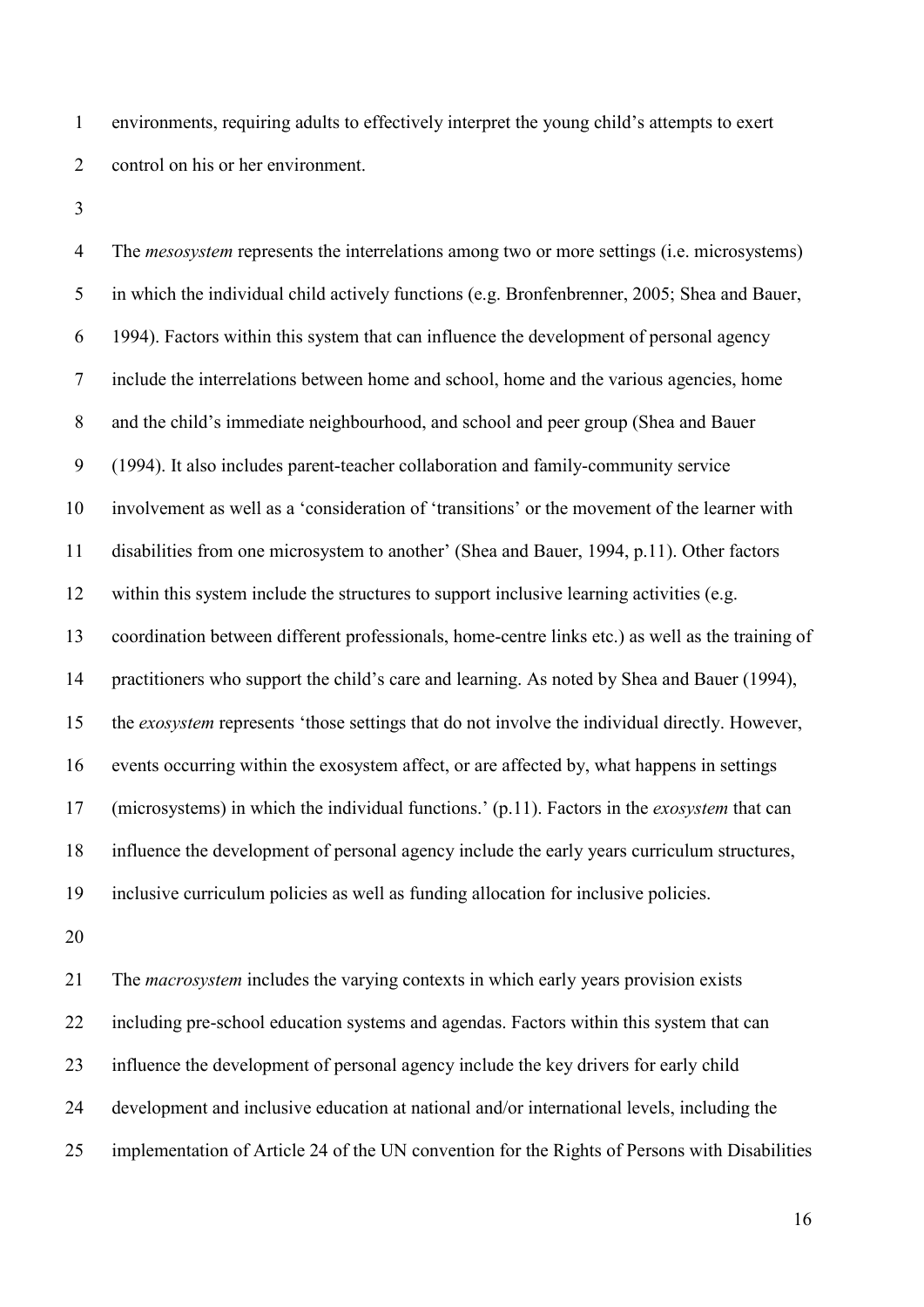(CRPD), UNICEF resources promoting more integrated early childhood development (e.g. WHO and UNICEF, 2012) as well as internationally agreed Sustainable Development Goals (United Nations, 2015). As an example, the right of children to appropriate support in making their voices heard is emphasised in both article 7 and article 24 of the Convention on the rights of Persons with disabilities (CRC) (UNICEF, 2006). Finally, the timeline is illustrated through the *chronosystem* which equates with the different phases of education in the context of a given national context (e.g. early years, primary, secondary). Factors within this system that can influence the development of personal agency include the approaches taken to facilitate transition between different educational phases/settings of education, thereby resonating with Bronfenbrenner's notion of 'ecological transitions' (Bronfenbrenner, 2005) as young children move from one educational setting to another (e.g. home to early years provision and then to primary school) throughout a given educational pathway.

### **5.0 Discussion**

 We have argued in this paper that a dual-model of access, contextualised within a bioecological perspective, offers a holistic unit of analysis through which to explore the development of personal agency for young children with vision impairment, and provides insights into how such agency can be sustained within 'ethos of empowerment' in order to optimise future success. The significance of focusing on promoting such an ethos *throughout* a learner's educational pathway can be illustrated through research with older learners highlighting the potential barriers to development that can result from vision impairment. This work emphasises the importance of ensuring learners with vision impairments have opportunities to develop their independence access skills from an early age and throughout their educational pathway, to suitably prepare them for adulthood (e.g. Hewett et al. 2017; Douglas et al. 2018).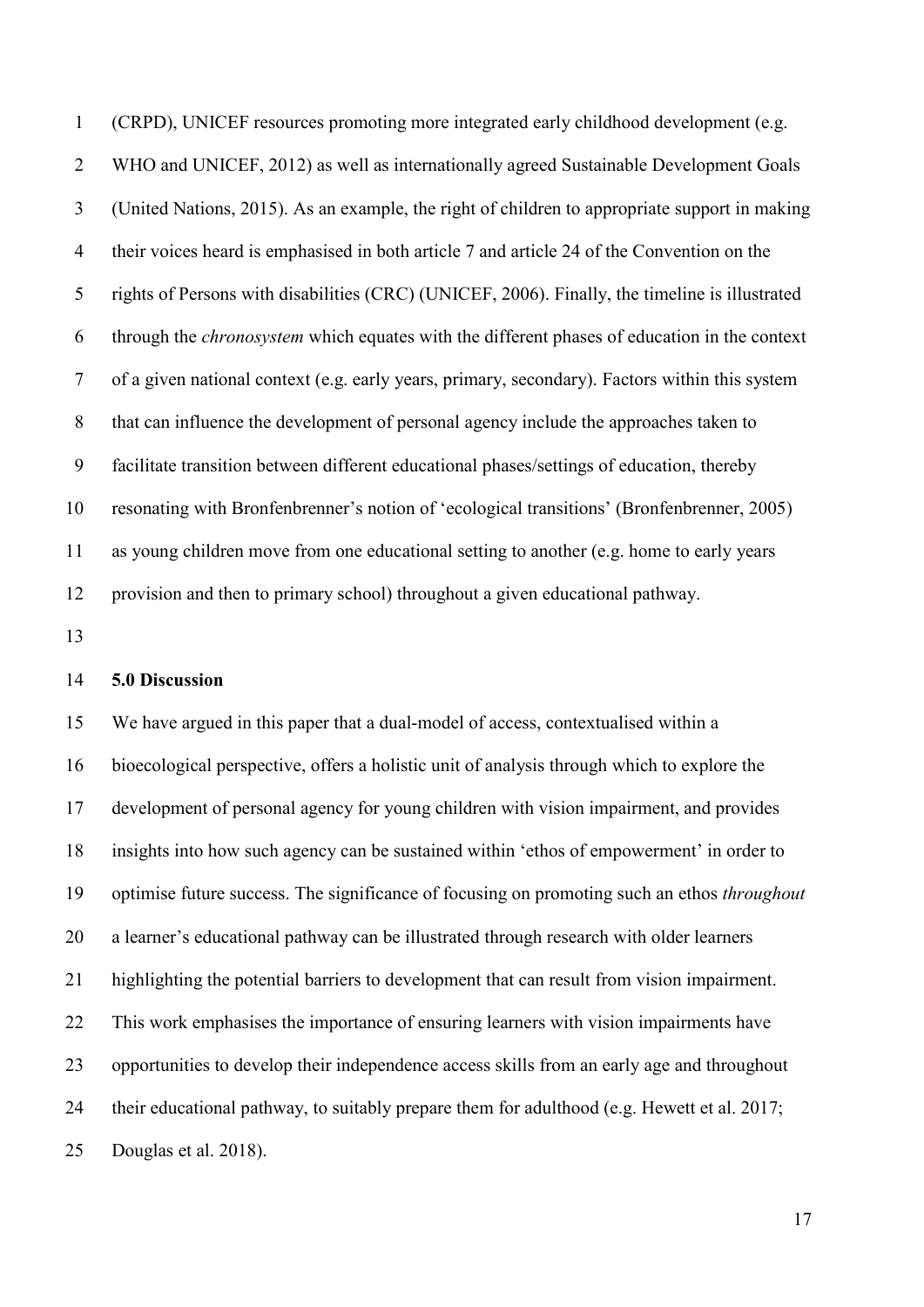In support of recent theoretical work in this area the analysis presented in this paper highlights the significance of interactions between the developing learner with vision impairment and the changing educational 'ecology' in which such development occurs over a given timeframe (e.g. Hewett et al. 2016; McLinden et al. 2017, Douglas et al. 2018). As noted by McLinden et al. (2017) a central issue is that the nature and complexity of children's environments change with transitions across the different stages of development (e.g. infancy, early childhood, middle childhood and adolescence). As such, the developmental timeframe is of particular significance as it allows practitioners to maintain a focus on current, as well as medium and longer term outcomes, and factor into the intervention key transition points within and between educational phases. The complex interaction between the individual and their changing learning environments over time is captured succinctly by Bandura (2006) in noting that, 'People do not operate as autonomous agents. Nor is their behaviour wholly determined by situational influences. Rather, human functioning is a product of a reciprocal interplay of intrapersonal, behavioural, and environmental determinants.' (p.165) We end the discussion by proposing provisional indicators of 'possible exercises of agency' (Ibrahim and Alkire, 2007) that can be drawn upon to examine an 'ethos of empowerment' through a bioecological perspective within early years contexts. These indicators focus on

conceptualising such an ethos as the 'expansion of agency' (Ibrahim and Alkire, 2007),

which is sustained through emphasising progressive independence access skills throughout a

given education pathway. Through a bioecological perspective therefore, indicators of an

- 'ethos of empowerment' within early intervention contexts can be characterised as including:
- 

*Individual child*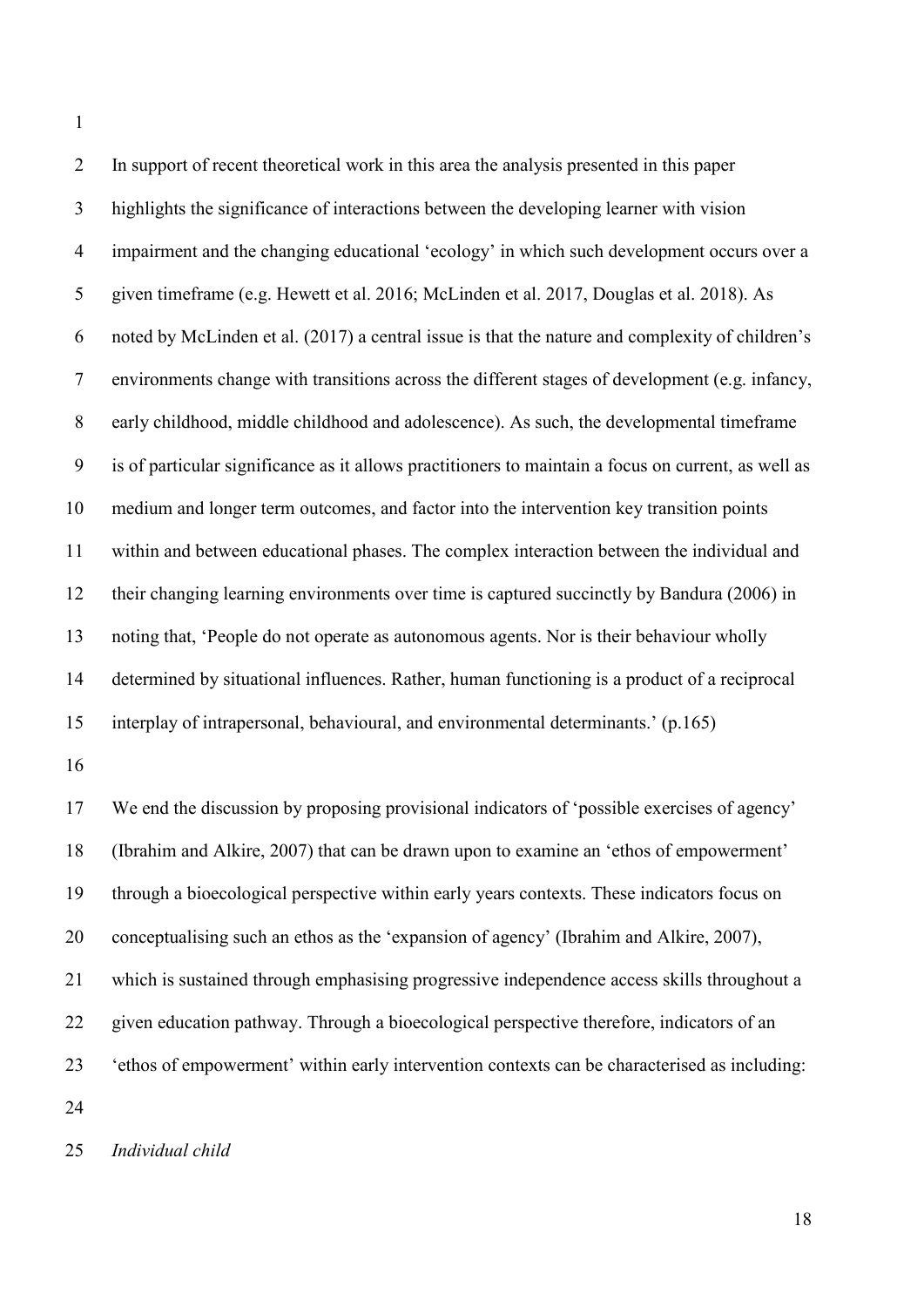| $\mathbf{1}$   | An 'active' young child who is learning to use personal agency in order to influence a |
|----------------|----------------------------------------------------------------------------------------|
| 2              | given learning environment to bring about desirable change.                            |
| 3              |                                                                                        |
| $\overline{4}$ | Microsystem                                                                            |
| 5              | 'Empowering learning environments' that afford opportunities for the development       |
| 6              | and expansion of personal agency through a suitably 'balanced curriculum' that         |
| 7              | promotes progressive independence access skills.                                       |
| 8              | 'Empowering people' who understand the development implications of vision              |
| 9              | impairment and afford opportunities for the development and expansion of personal      |
| 10             | agency through a suitably 'balanced curriculum' that promotes progressive              |
| 11             | independence access skills                                                             |
| 12             | 'Empowering intervention procedures' that are designed to afford opportunities for     |
| 13             | the development of personal agency through a suitably 'balanced curriculum' that       |
| 14             | promotes progressive independence access skills                                        |
| 15             |                                                                                        |
| 16             | Mesosystem                                                                             |
| 17             | Relationships and structures and that afford opportunities for the development and     |
| 18             | expansion of personal agency through supporting a suitably 'balanced curriculum'       |
| 19             | that promotes progressive independence access skills                                   |
| 20             |                                                                                        |
| 21             | Exosystem                                                                              |
| 22             | Educational systems and curriculum policies that afford opportunities for the          |
| 23             | development and expansion of personal agency through supporting a suitably             |
| 24             | 'balanced curriculum' that promotes progressive independence access skills             |
| 25             | Macrosystem                                                                            |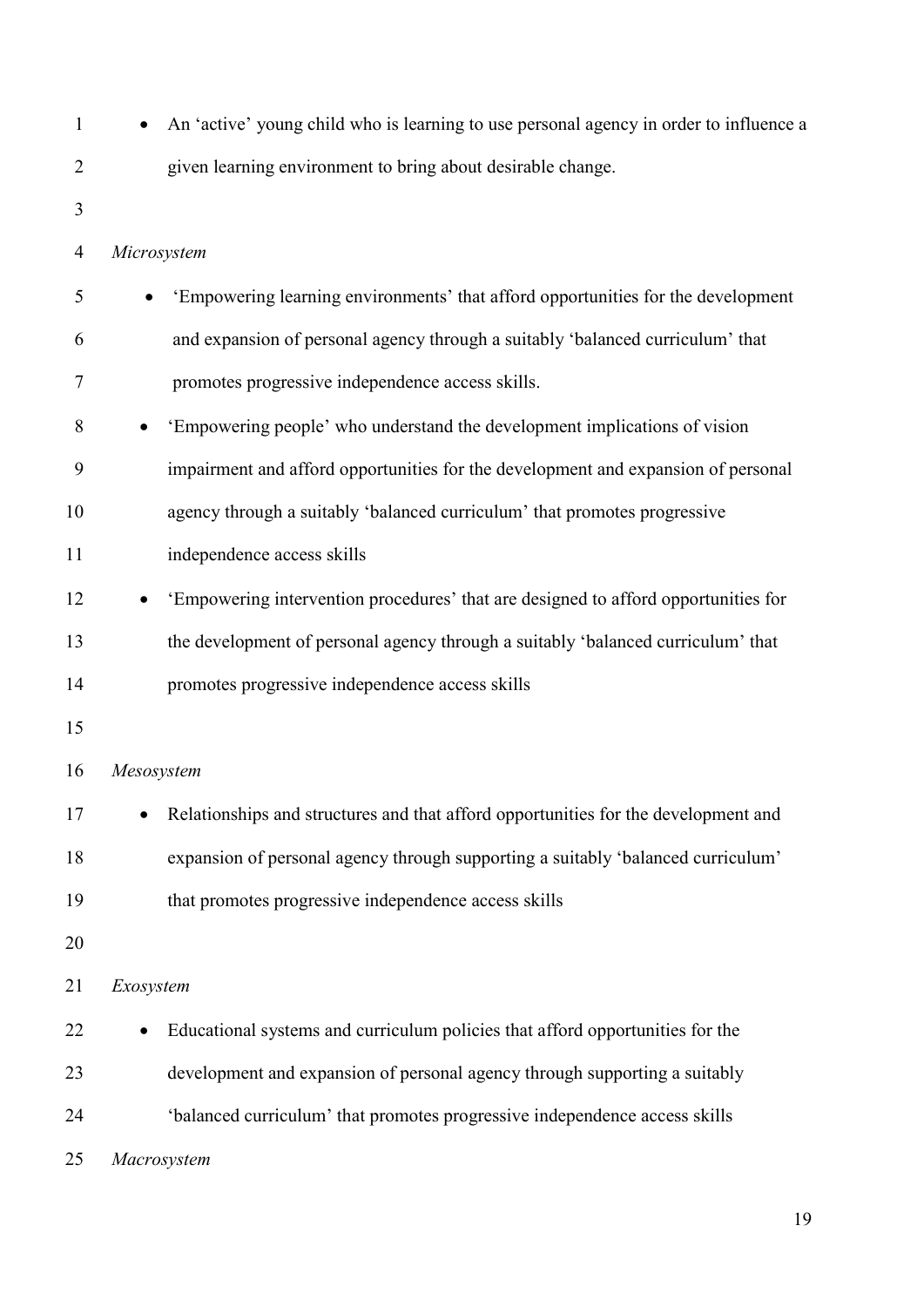| $\mathbf{1}$   | Early child development and inclusive education policies and structures at national               |  |
|----------------|---------------------------------------------------------------------------------------------------|--|
| $\overline{2}$ | and/or international levels that afford opportunities for the development and                     |  |
| 3              | expansion of personal agency through supporting a suitably 'balanced curriculum'                  |  |
| 4              | that promotes progressive independence access skills.                                             |  |
| 5              |                                                                                                   |  |
| 6              | Chronosystem                                                                                      |  |
| 7              | Measurable levels of individual activity over time that indicate progress with respect            |  |
| 8              | to a child developing personal agency so as to be able to influence the environment to            |  |
| 9              | bring about desirable change (e.g. 'empowered outcomes').                                         |  |
| 10             |                                                                                                   |  |
| 11             | We propose that these provisional indicators offer a basis for a holistic evaluation of early     |  |
| 12             | intervention for young children with vision impairment through providing a means of               |  |
| 13             | identifying evidence of the extent to which personal agency is being developed and promoted       |  |
| 14             | within an 'ethos of empowerment' (see Table 2).                                                   |  |
| 15             |                                                                                                   |  |
| 16             |                                                                                                   |  |
| 17             | Insert Table 2 here                                                                               |  |
| 18             |                                                                                                   |  |
| 19             |                                                                                                   |  |
| 20             | <b>6.0 Limitations</b>                                                                            |  |
| 21             | This is the first analysis we have identified which examines the development of personal          |  |
| 22             | agency in young children with vision impairment through a systems-based perspective. We           |  |
| 23             | outline what we view as being three main limitations of the paper. First, as a conceptual         |  |
| 24             | analysis it is limited given its wider application remains untested in authentic settings through |  |
| 25             | reference to young children in different types of educational settings. This would provide the    |  |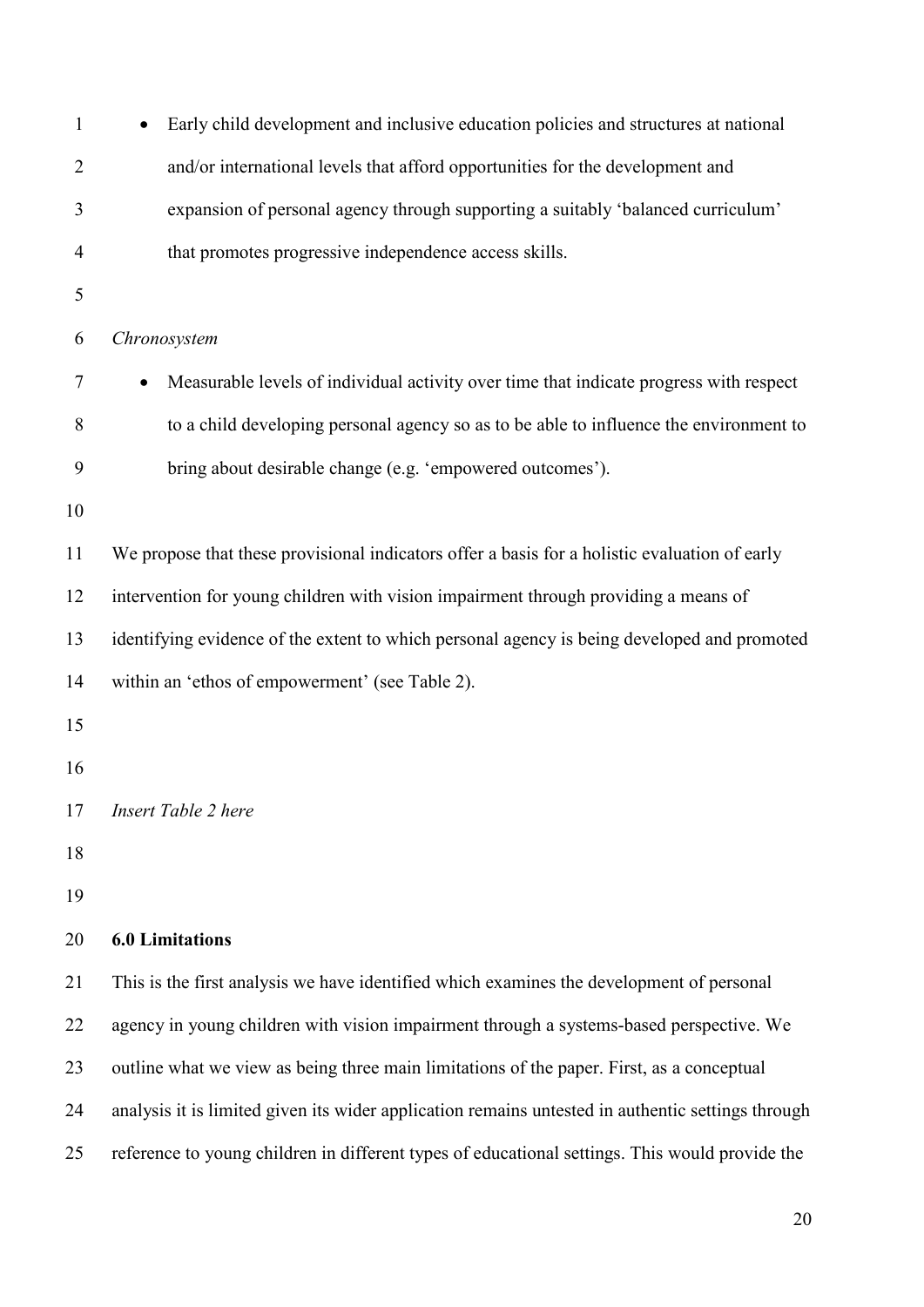field with a valuable direction for future research and further work is planned to develop this focus. Second, the paper is currently illustrated through reference to only one commonly used curriculum model (i.e. ECC) and its application could therefore be examined in future work through drawing on curricula frameworks in other national settings and cultural contexts. Finally, and perhaps of greater interest in terms of a future research focus, are issues relating to limitations of the analysis with respect to the power dynamics assumed within the conceptual perspective presented in the paper. Whilst we as professionals engaged in education seek to acknowledge that we are working within a child-centred, approach, in practice we may not actually be paying full attention to the 'transformative' impact of children and young people's voices. It is possible therefore that we can become deceived in thinking that we have actually positioned children at the forefront of our work as a bioecological model suggests, and in practice we may not actually be doing so. Indeed, a recent movement that is gaining in impetus, known broadly as a 'living right' agenda (e.g. Hanson and Nieuwenhuys, 2013) suggests how we may be deceived in the sense that individualised approaches to childhood still involve children being judged against normative criteria, and deceived in the sense that working collaboratively within ecological frameworks may lull us into thinking we are actually listening to children and young people with vision impairment when we are not. This notion of focusing on a local level – living rights- challenges the idea that children are 'granted' agency because of universal international institutions. Living rights is therefore not only a theoretical concept, because it takes into account this power dynamic of a global perspective and a local concern of what children's rights should be but also a methodological one, one that ensures the rights of children within different cultural and sociological concepts and spheres of influences, but also allows for the rights to be constantly changing, incomplete and being reinvented. In other words they should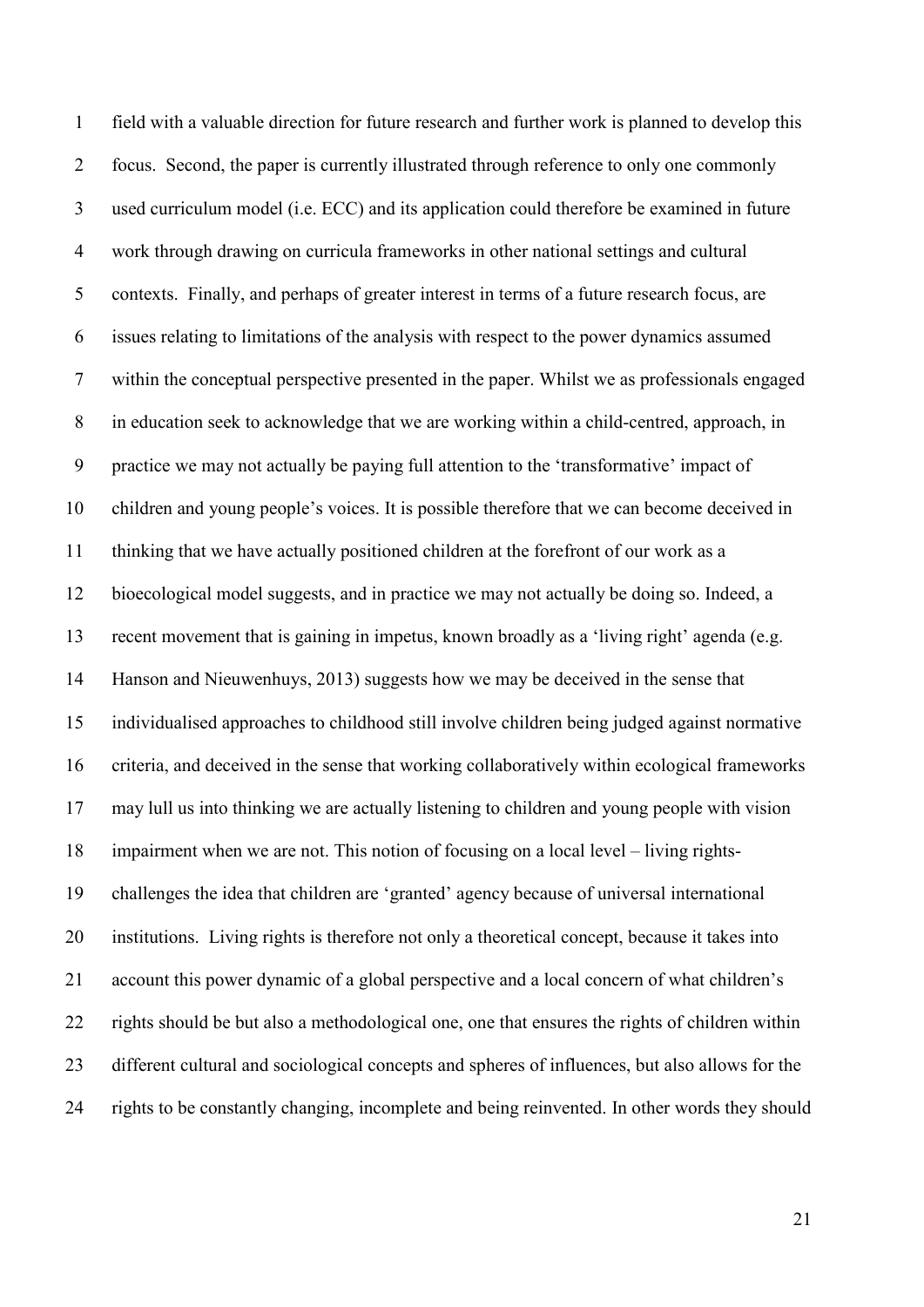| $\mathbf{1}$   | be 'living' (Hanson and Nieuwenhuys, 2013) by making the most of their daily living             |  |
|----------------|-------------------------------------------------------------------------------------------------|--|
| $\overline{2}$ | situation. Further work is planned to examine this complex area further.                        |  |
| 3              |                                                                                                 |  |
| $\overline{4}$ | 7.0 Implications for practice                                                                   |  |
| 5              | Children and young people with vision impairment constitute a heterogeneous group within        |  |
| 6              | which there is a wide spectrum of characteristics, abilities and educational support needs.     |  |
| $\tau$         | Vision impairment is associated with significant barriers to curriculum access that can result  |  |
| $8\,$          | in developmental delay and increasing dependence on others. Distinctive input, in early         |  |
| 9              | childhood, is considered integral to ensuring there is equitable curriculum access throughout   |  |
| 10             | different educational phases. The conceptual and empirical evidence suggests that distinctive   |  |
| 11             | and effective educational input tends to be in two inter-related forms:                         |  |
| 12             |                                                                                                 |  |
| 13             | inclusive practice and environmental adjustments (providing a child with access to<br>$\bullet$ |  |
| 14             | learning);                                                                                      |  |
| 15             | teaching provision supporting the child to learn independence skills and develop                |  |
| 16             | agency to facilitate independent learning and social inclusion (e.g. promoting learning         |  |
| 17             | to access independence skills).                                                                 |  |
| 18             |                                                                                                 |  |
| 19             | Clearly, this does not depend on one person or a key worker within the early years setting but  |  |
| 20             | to ensure a 'balanced curriculum' collaborative approaches between the professionals,           |  |
| 21             | children and their families/carers are necessary throughout a given education pathway to        |  |
| 22             | ensure the young learner can develop the educational outcomes required to succeed within        |  |
| 23             | the early years setting and be suitably prepared for future phases of education. Such a balance |  |
| 24             | acknowledges that while facilitating access to areas of a 'core' academic curriculum is         |  |
| 25             | important (access to learning), consideration also needs to be given to promoting areas of a    |  |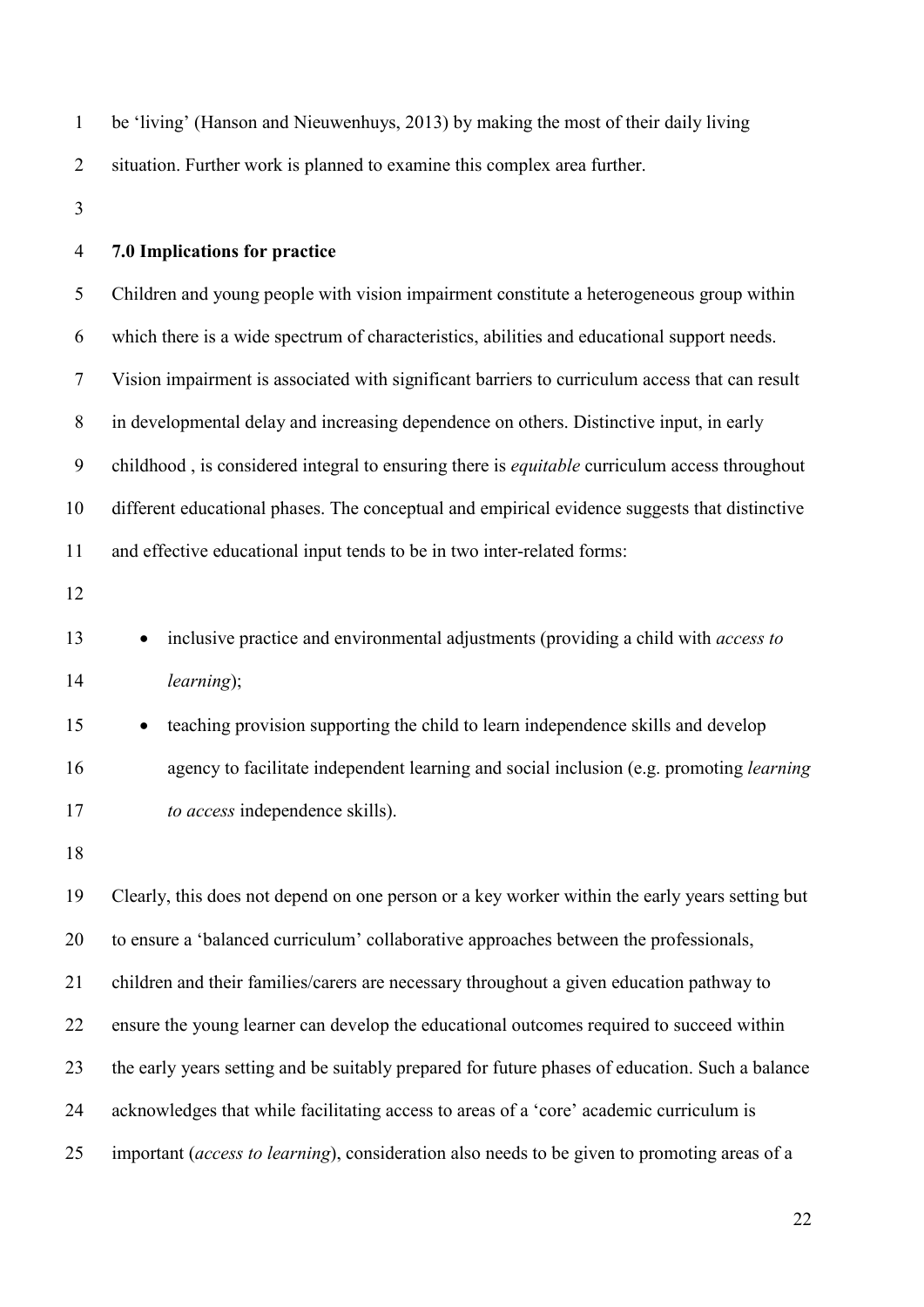'specialist', or 'expanded core curriculum', from an early age (*learning to access*). The 2 balance will be progressive and as such with develop and change throughout the time the learner is in education. In this article we have outlined how such a balance can be promoted within the early phases of an educational pathway to ensure there is equitable curriculum access for the young learners with vision impairment that can then be sustained throughout the pathway.

#### **8.0 Conclusion**

 Much of the literature to date on intervention in the early years of childhood for children with vision impairment has focused on early intervention strategies that are designed to develop the young child's particular abilities, with limited work on the nature of the interaction between the developing young child, the changing environments in which such learning takes place and the longer term outcomes of early intervention. A dual model of access highlights the need to ensure there is an emphasis on sustaining an appropriate curriculum balance throughout an educational pathway with an emphasis on *learning to access* skills. Contexualising this model within a bioecological systems perspective highlights the significance of acknowledging the child as an 'active agent' in development, the 'interrelatedness' between the active child and the learning environment and therefore the need for early intervention approaches to focus not just on the learner, the environment or indeed each in isolation, but rather the changing relationships between these over a given period of time and across different settings within a given educational pathway (e.g. McLinden et al. 2018). This is captured succinctly by Bronfenbrenner (2005) in making reference to the notion of 'progressive and mutual accommodation' over a given timeframe. 

 As Sadan (1997) argues, the potential for empowerment, 'like one's very humanity, exists in everyone, and the ability to make a difference is a component of human existence. Systematic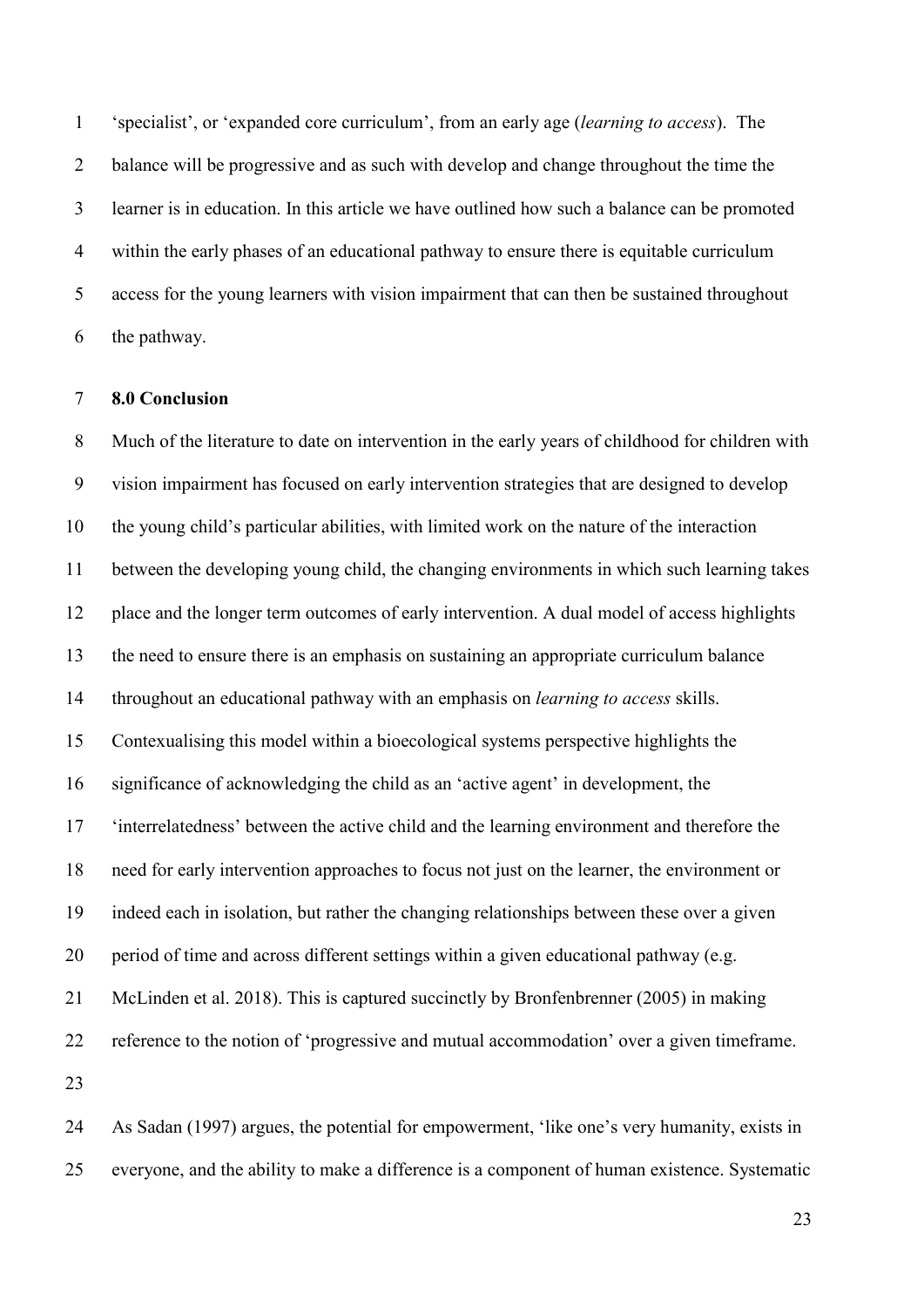and permanent limitation of one's ability to exert power is a negation of one's very 2 humanity.' (p 146). Promoting an 'ethos of empowerment' should therefore ultimately support the development of longer term independence outcomes to ensure children and young people with vision impairments can exert their 'power' through expressing personal agency in order to influence their environments and ultimately help to *actively* shape their own future.

## **References**

- Aubrey, C., David, T., Godfrey, R and Thompson, L. (2006) Early Childhood Educational
- Research. London and New York: Routledge. Bandura, A. (2006). Toward a Psychology of
- Human Agency. Perspectives on Psychological Science. 1 (2), 164-180
- Bronfenbrenner U (2005). *Making human beings human: Bioecological perspectives on*
- *human development*. Thousand Oaks, CA: Sage.
- Dale, N. J., Sakkalou, E., O'Reilly, M. A., Springall, C., Sakki, H., Glew, S., & Salt, A. T.
- 15 (2019). Home-based early intervention in infants and young children with visual impairment
- using the Developmental Journal: longitudinal cohort study. Developmental Medicine &
- Child Neurology, 61(6), 697-709.
- 
- Dale, N. and P. Sonksen, (2002) *Developmental outcome, including setback, in young*
- *children with severe visual impairment.* Developmental Medicine & Child Neurology, 44 (9):
- pp.613-622.
- 
- Douglas, G., McLinden, M., McCall, S., Pavey, S., Ware, J., and Farrell, A. (2011). Access to
- print literacy for children and young people with visual impairment: findings from a review
- of literature*. European Journal of Special Needs Education, 26, 1,* 25-38.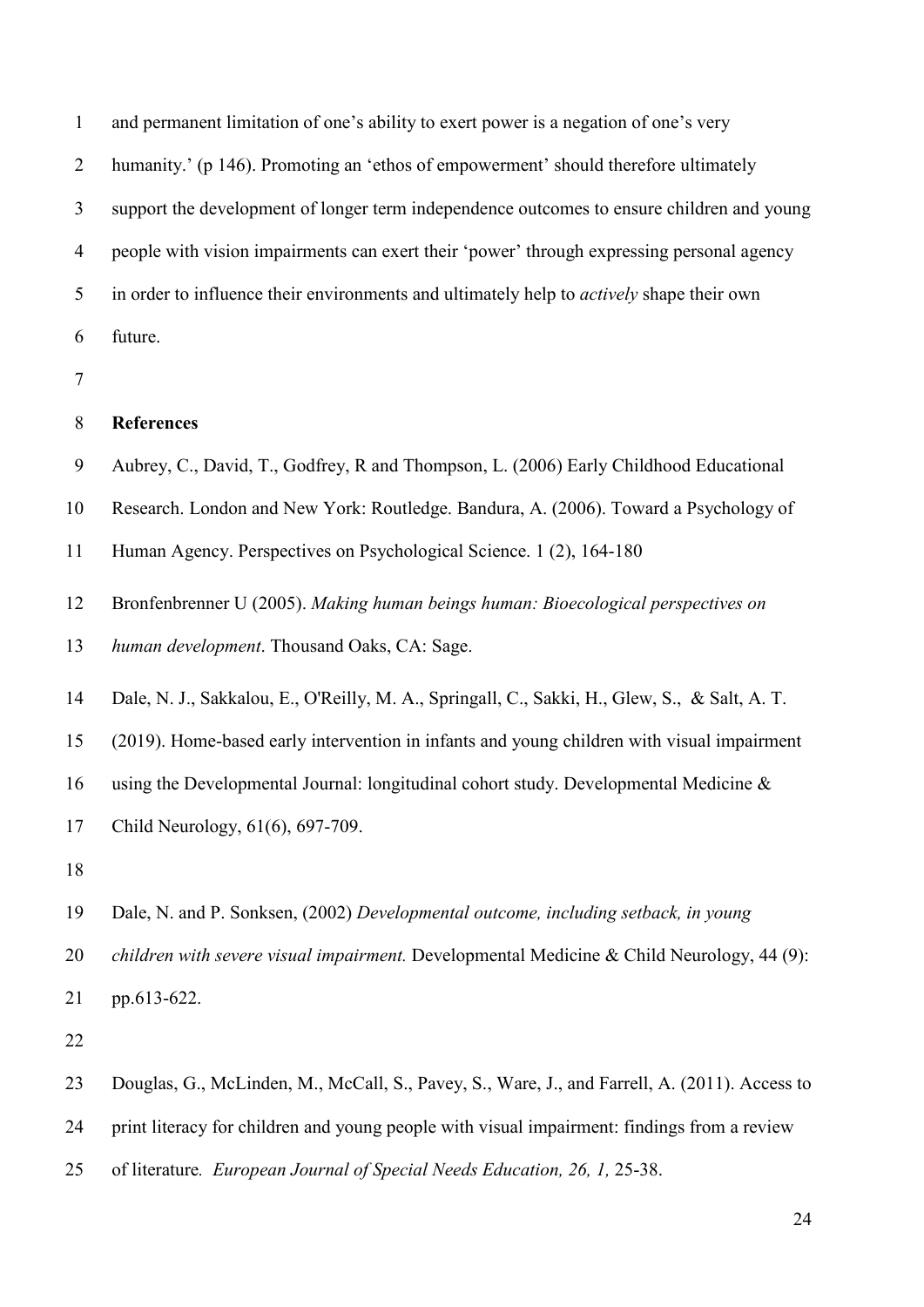| $\overline{2}$ | Douglas, G., McLinden, M., Ellis, E., Hewett, R., Wooten, A., Ware, J., Williams, L. (2018)  |
|----------------|----------------------------------------------------------------------------------------------|
| 3              | Report on literature to be included in the evidence assessment - Rapid Evidence Assessments  |
| $\overline{4}$ | in relation to Visual Impairment. University of Birmingham.                                  |
| 5              |                                                                                              |
| 6              | Douglas, G., McLinden. M. and Hewett, R. (2019) Transition of learners with visual           |
| 7              | impairment from School. In Ravenscroft. J. The Routledge handbook of visual impairment:      |
| 8              | Social and Cultural Research. Routledge, London.                                             |
| 9              |                                                                                              |
| 10             | Nieuwenhuys, Olga & Hanson, Karl & eds. (2013). Reconceptualizing children's rights in       |
| 11             | international development: Living rights, social justice, translations. Cambridge University |
| 12             | Press: New York. 10.1017/CBO9781139381796.                                                   |
| 13             |                                                                                              |
| 14             | Hatlen, P. (1996). The core curriculum for blind and visually impaired students, including   |
| 15             | those with additional disabilities. RE: view, 28, 25–32.                                     |
| 16             |                                                                                              |
| 17             | Hewett, R., Douglas, G., McLinden, M., & Keil, S. (2018). Balancing inclusive design,        |
| 18             | adjustments and personal agency: progressive mutual accommodations and the experiences of    |
| 19             | university students with vision impairment in the United Kingdom. International Journal of   |
| 20             | Inclusive Education, 1-17.                                                                   |
| 21             |                                                                                              |
| 22             | Hewett, R., Douglas, G., McLinden, M. & Keil, S. (2017) Developing an inclusive learning     |
| 23             | environment for students with visual impairment in higher education: progressive mutual      |
| 24             | accommodation and learner experiences in the United Kingdom. European Journal of Special     |
| 25             | Needs Education. 32(1), 89-109                                                               |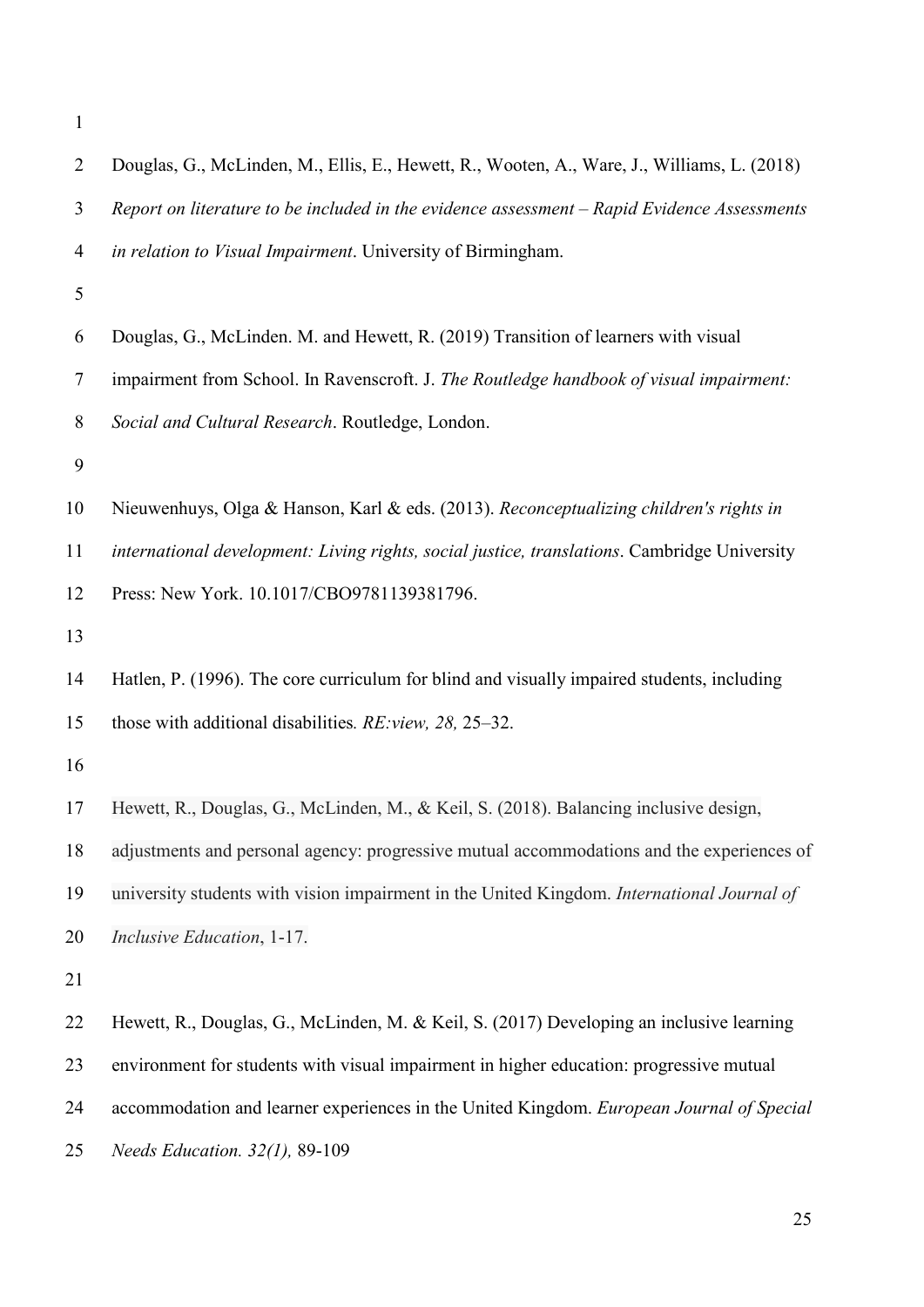| $\mathbf{1}$   |                                                                                              |
|----------------|----------------------------------------------------------------------------------------------|
| 2              | Ibrahim, S. and Alkire, S. (2007) Agency and Empowerment: A Proposal for Internationally     |
| 3              | Comparable Indicators. Oxford Development Studies, 35 (4), pp.379-403                        |
| $\overline{4}$ |                                                                                              |
| 5              | Kellett, M. (2010). Rethinking Children and Research. Continuum: London.                     |
| 6              |                                                                                              |
| $\overline{7}$ | Keil, S. (2016). Learner outcomes framework for VI children and young people. A              |
| 8              | framework for support for young people with vision impairment provided by a VI education     |
| 9              | service. National Sensory Impairment Partnership.                                            |
| 10             |                                                                                              |
| 11             | Koenig, A., and Holbrook, M.C. (2000). Instruction strategies for children and youths with   |
| 12             | visual impairment. Vol. 2 of Foundations of education. 2nd ed. New York: AFB.                |
| 13             |                                                                                              |
| 14             | McLinden, M. and Douglas, G. (2014) Education of children with sensory needs: reducing       |
| 15             | barriers to learning for children with visual impairment. In: A. Holliman (Ed), Educational  |
| 16             | Psychology: An International Perspective. Routledge. pp 246-255                              |
| 17             |                                                                                              |
| 18             | McLinden, M., Ravenscroft, J., Douglas, G., Hewett, R. and Cobb, R. (2017) The               |
| 19             | Significance of Specialist Teachers of Learners with Visual Impairments as Agents of         |
| 20             | Change: Examining Personnel Preparation in the United Kingdom through a Bioecological        |
| 21             | Systems Theory. Journal of Visual Impairment and Blindness. Volume 111, 6, pp.569-584.       |
| 22             |                                                                                              |
| 23             | McLinden, M., Douglas, G., Cobb, R., Hewett, R. and Ravenscroft, J. (2016). Access to        |
| 24             | learning' and 'learning to access': Analysing the distinctive role of specialist teachers of |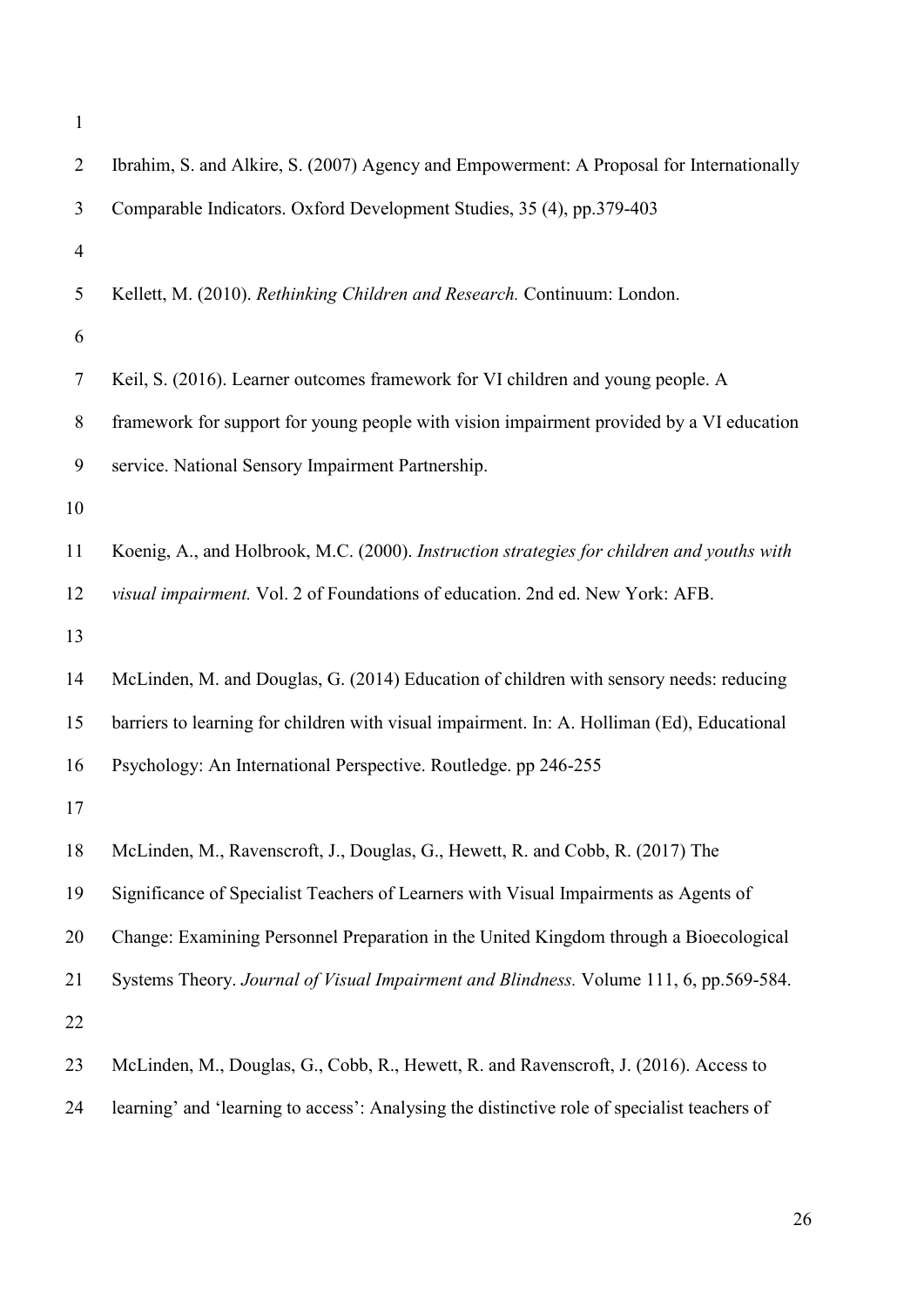| $\mathbf{1}$   | children and young people with vision impairments in facilitating curriculum access through |
|----------------|---------------------------------------------------------------------------------------------|
| $\overline{2}$ | an ecological systems theory. British Journal of Visual Impairment, 34(2) pp.179-197.       |
| 3              |                                                                                             |
| 4              | McLinden, M., Lynch, P., Soni, A. et al. IJEC (2018). Supporting Children with Disabilities |
| 5              | in Low- and Middle-Income Countries: Promoting Inclusive Practice within Community-         |
| 6              | Based Childcare Centres in Malawi through a Bioecological Systems                           |
| 7              | Perspective. International Journal of Early Childhood, pp.1-16.                             |
| 8              | https://doi.org/10.1007/s13158-018-0223-y                                                   |
| 9              |                                                                                             |
| 10             | McNeil, B. Reeder, N. and Rich, J. (2012) A Framework of Outcomes for Young People. The     |
| 11             | Young Foundation.                                                                           |
| 12             |                                                                                             |
| 13             | https://www.gov.uk/government/uploads/system/uploads/attachment_data/file/175476/Frame      |
| 14             | work of Outcomes for Young People.pdf                                                       |
| 15             |                                                                                             |
| 16             | Nolan, A., Kilderry, A., & OGrady, R. (2006). Young children as active learners. Early      |
| 17             | Childhood Australia Available at http://dro.deakin.edu.au/eserv/DU:30008248/nolan-          |
| 18             | youngchildrenas-2006.pdf on the 17th September 2019                                         |
| 19             |                                                                                             |
| 20             | Opie, J. (2018) Educating students with vision impairment today: Consideration of the       |
| 21             | expanded core curriculum.'British Journal of Visual Impairment. Vol. 36 (1) pp.75-89.       |
| 22             |                                                                                             |
| 23             | Page, N. and Czuba, C. (1999). "Empowerment: What Is It?" Journal of extension, 37(5)       |
| 24             | ISSN 1077-5315. Available at http://www.joe.org/joe/1999october/comm1.php                   |
| 25             |                                                                                             |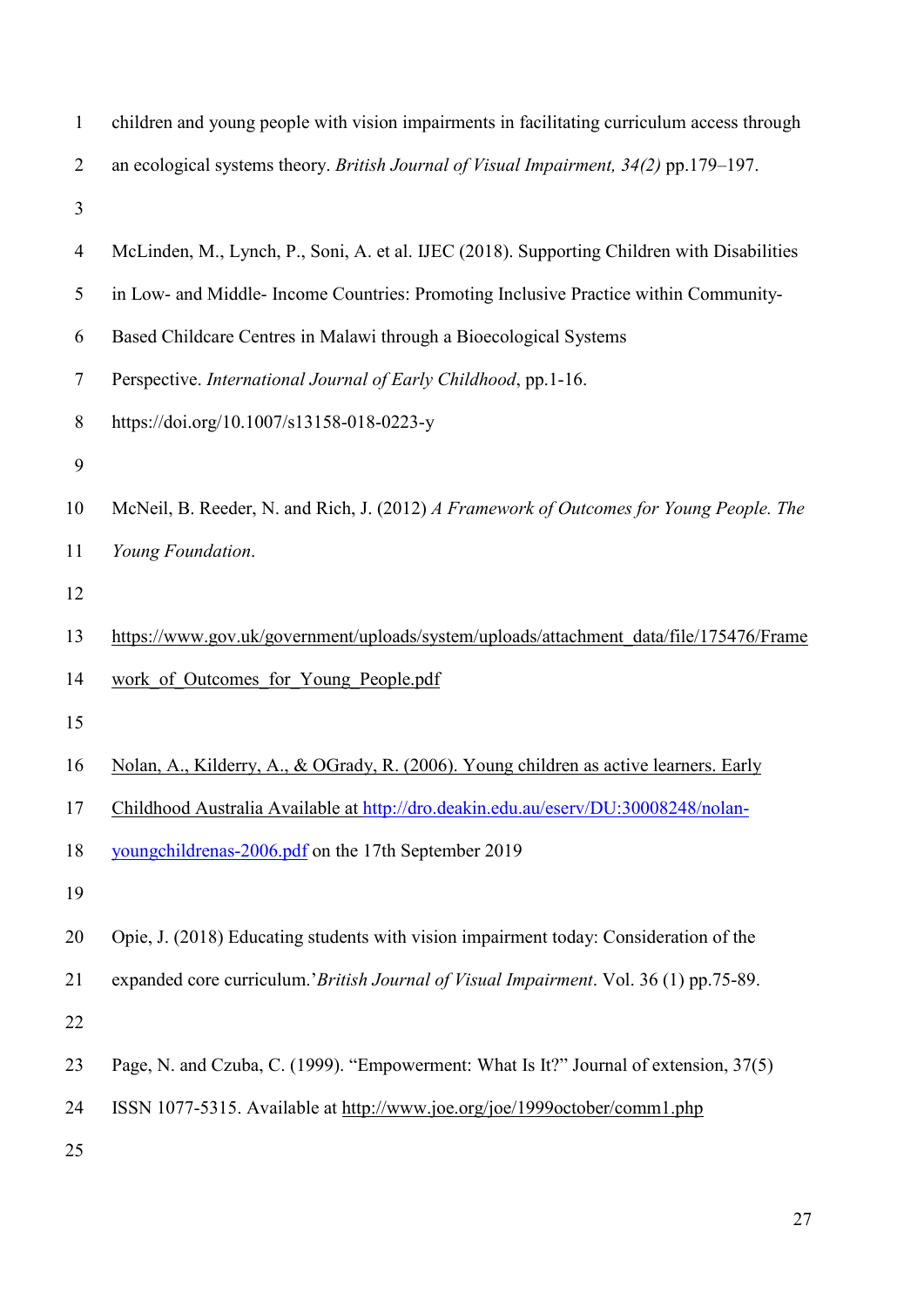| $\overline{2}$ | we are going, and how we can get there. Journal of Visual Impairment & Blindness, 104, 6, |
|----------------|-------------------------------------------------------------------------------------------|
| 3              | pp.338-348.                                                                               |
| 4              |                                                                                           |
| 5              | Sadan, E. (1997). Empowerment and community planning: Theory and practice of people-      |
| 6              | focused social solutions. Hakibbutz Hameuchad: Tel Aviv.                                  |
| $\tau$         |                                                                                           |
| 8              | Sapp, W., and Hatlen, P. (2010). The expanded core curriculum: where we have been, where  |
| 9              | we are going, and how we can get there. Journal of Visual Impairment & Blindness, 104, 6, |
| 10             | pp.338-348.                                                                               |
| 11             |                                                                                           |
| 12             | Shea and Bauer, 1994 Learners with Disabilities: A Social Systems Perspective of          |
| 13             | SpecialEducation.                                                                         |
| 14             |                                                                                           |
| 15             | Sonksen PM, Dale N. (2002) Visual impairment in infancy: impact on neurodevelopmental     |
| 16             | and neurobiological processes. Dev Med Child Neurol. 44:782-91.                           |
| 17             |                                                                                           |
| 18             | Tadic, V., L. Pring, and N. Dale, (2009) Attentional processes in young children with     |
| 19             | congenital visual impairment. British Journal of Developmental Psychology. 27(2): p.311-  |
| 20             | 330.                                                                                      |
| 21             |                                                                                           |
| 22             | United Nations (2006). Convention on the Rights of Persons with Disabilities. New York:   |
| 23             | UN. Retrieved from www.un.org/disabilities.                                               |
| 24             |                                                                                           |

Sapp, W., and Hatlen, P. (2010). The expanded core curriculum: where we have been, where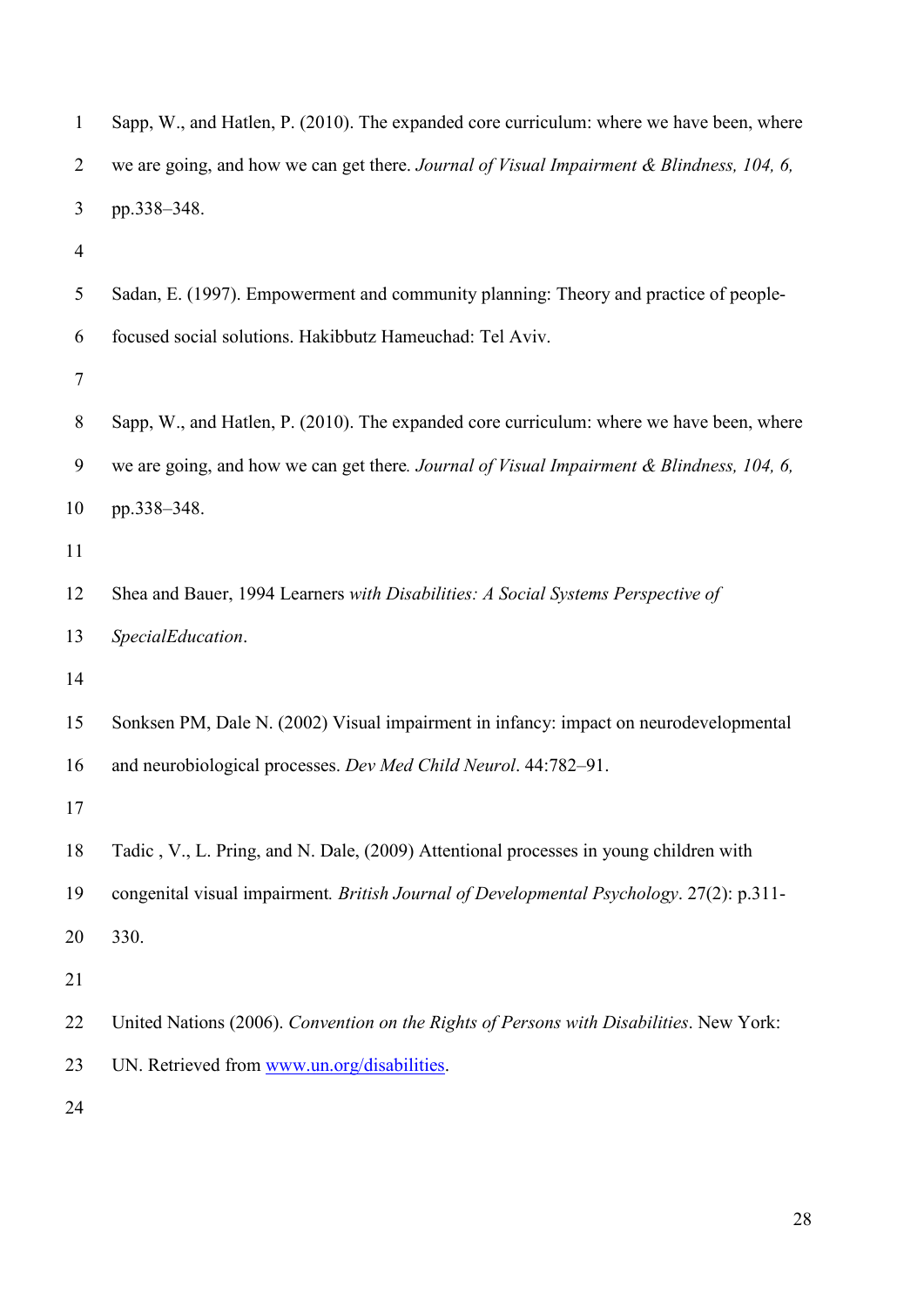| $\mathbf{1}$   | United Nations. (2015) Transforming our World: The 2030 Agenda for Sustainable         |
|----------------|----------------------------------------------------------------------------------------|
| $\overline{2}$ | Development. Accessed at:                                                              |
| 3              | https://sustainabledevelopment.un.org/content/documents/21252030%20Agenda%20for%20     |
| $\overline{4}$ | Sustainable%20Development%20web.pdf on 13 <sup>th</sup> November 2018                  |
| 5              |                                                                                        |
| 6              | Webster, A. and Roe, J. (1998). Children with Visual Impairments: Social Interaction,  |
| $\tau$         | Language and Learning. Routledge: New York.                                            |
| $8\,$          |                                                                                        |
| 9              | WHO and UNICEF (2012) Care for Child Development: Improving the Care of Young          |
| 10             | Children. World Health Organization, Geneva, Switzerland.                              |
| 11             | https://www.unicef.org/earlychildhood/index 68195.html                                 |
| 12             |                                                                                        |
| 13             | Whitburn, B., 2013. The Dissection of Paraprofessional Support in Inclusive Education: |
| 14             | 'You're in Mainstream With a Chaperone'. Australasian Journal of Special Education,    |
| 15             | $37(2)$ , pp.147-161                                                                   |
| 16             |                                                                                        |
| 17             | Woodhead, M. (2005) "Early Childhood Development: a question of rights". International |
| 18             | Journal of Early Childhood, Vol 37, 3, pp79-98                                         |
| 19             |                                                                                        |
| 20             | Young Lives Policy Brief (2016) Available at                                           |
| 21             | https://www.younglives.org.uk/sites/www.younglives.org.uk/files/YL-                    |
| 22             | PB28 Early%20Childhood%20Development%20in%20the%20SDGs.pdf on the 15 <sup>th</sup>     |
| 23             | November 2018                                                                          |
| 24             |                                                                                        |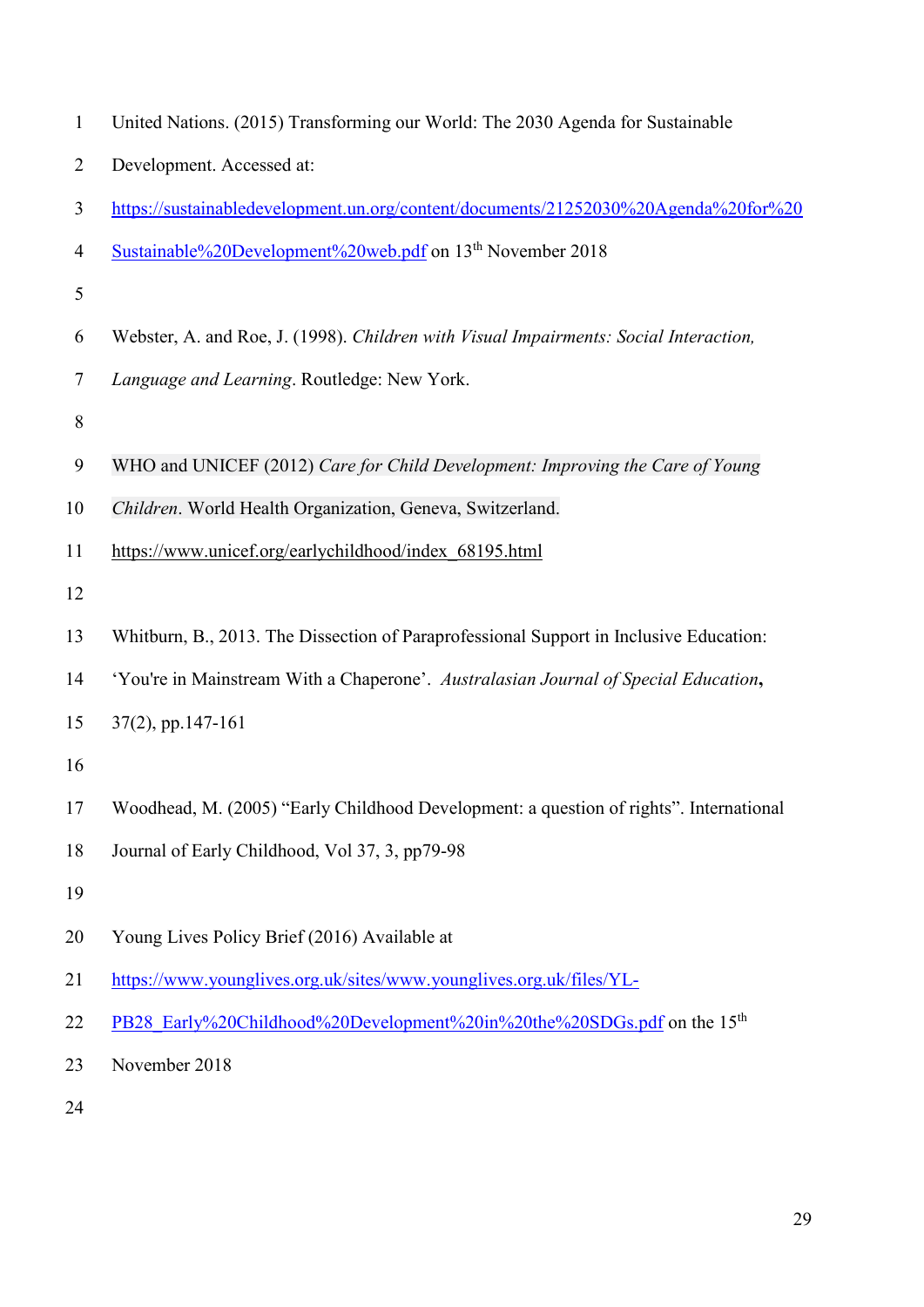- Zimmerman, M.A. (2000). Empowerment theory: Psychological, organizational, and
- community levels of analysis. In J. Rappaport and E. Seldman (eds.), Handbook of
- Community Psychology. New York: Plenum.
- 
- [https://www.researchgate.net/profile/Marc\\_Zimmerman/publication/232549776\\_Empowerme](https://www.researchgate.net/profile/Marc_Zimmerman/publication/232549776_Empowerment_Theory/links/56781ac908aebcdda0ebc2bb/Empowerment-Theory.pdf)
- [nt\\_Theory/links/56781ac908aebcdda0ebc2bb/Empowerment-Theory.pdf](https://www.researchgate.net/profile/Marc_Zimmerman/publication/232549776_Empowerment_Theory/links/56781ac908aebcdda0ebc2bb/Empowerment-Theory.pdf)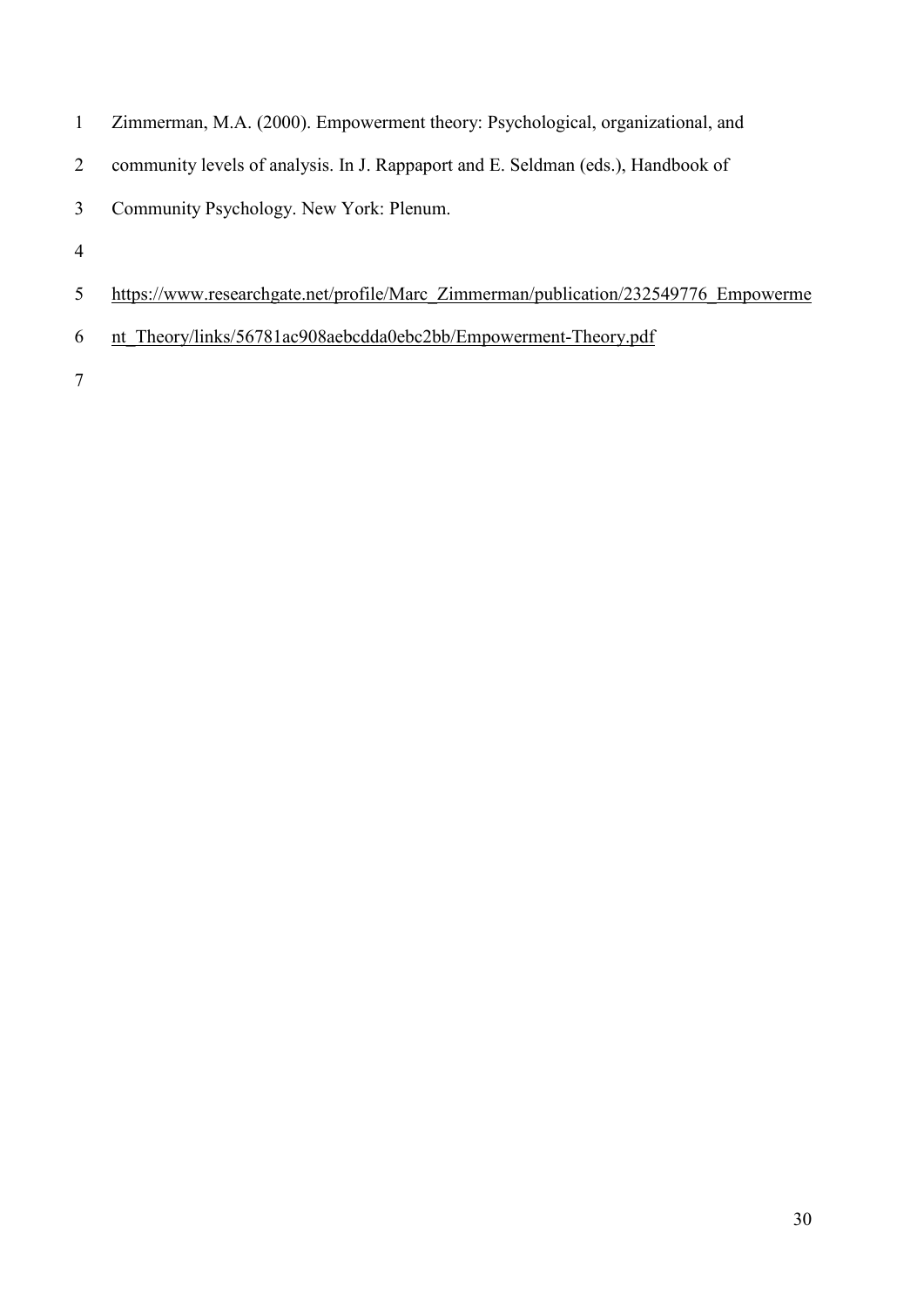

1

# <span id="page-31-0"></span>Figure 1. Areas of the Expanded Core Curriculum (adapted from Sapp and Hatlan, 2010)<br>6 (Alternative text. The figure shows a circle in the centre with the words 'areas of expande 5 **2010)**

6 (Alternative text. The figure shows a circle in the centre with the words 'areas of expanded core curriculum' surrounded by eight smaller circles to illustrate each area. In sequence

7 core curriculum' surrounded by eight smaller circles to illustrate each area. In sequence<br>8 working clockwise from the top these areas are listed as: assistive technology, career

working clockwise from the top these areas are listed as: assistive technology, career

9 education, compensatory/functional skills, sensory efficiency, independent living skills,

10 orientation and mobility skills, social interaction skills, self-determination.)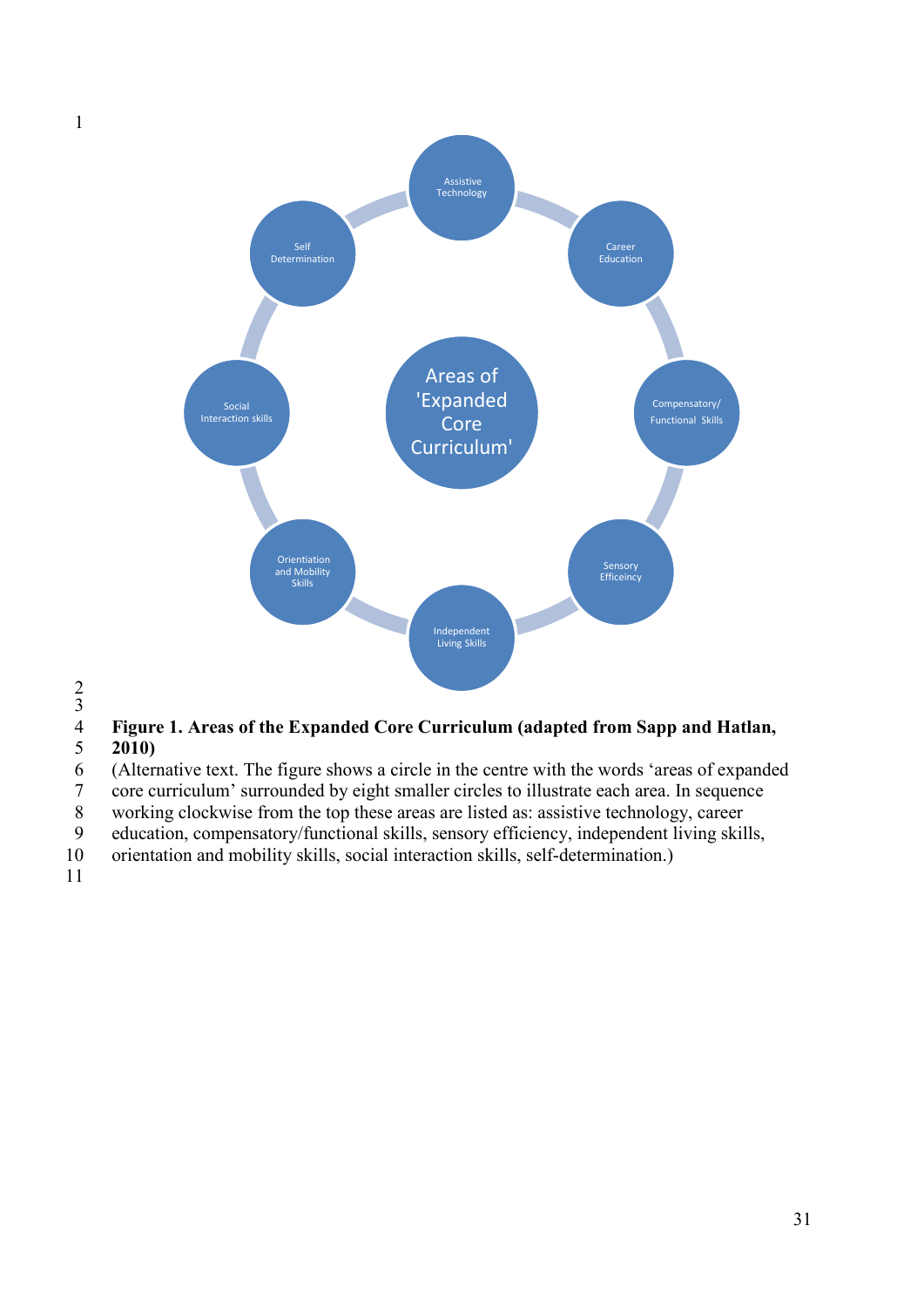| <b>ECC Curriculum</b><br>Area                                                                                      | <b>Example of 'empowered'</b><br>outcome on completion of<br>given phase of education<br>for child with vision<br>impairment (starting with<br>the end point in mind)       | 'Empowering' process (broad<br>intervention approaches<br>drawn upon to support the<br>development of empowered<br>outcome for child with vision<br><i>impairment</i> )                                                | <b>Examples of support strategies to develop early</b><br>independence access skills for child with vision<br>impairment                                                                                                                                                                      |
|--------------------------------------------------------------------------------------------------------------------|-----------------------------------------------------------------------------------------------------------------------------------------------------------------------------|------------------------------------------------------------------------------------------------------------------------------------------------------------------------------------------------------------------------|-----------------------------------------------------------------------------------------------------------------------------------------------------------------------------------------------------------------------------------------------------------------------------------------------|
| <b>EEC</b> Area 1.<br>Compensatory or<br>functional skills<br>needed to access<br>the core (general)<br>curriculum | Through learning to use<br>his/her senses efficiently<br>the child is able to access<br>and participate in activities<br>in education, home, and<br>community environments. | Approaches designed to support<br>a child learning efficient use of<br>vision, hearing, touch, smell,<br>and/or taste as well as the<br>development of the<br>proprioceptive, kinaesthetic,<br>and vestibular systems. | Early literacy activities<br>Child has access to story bags and real object<br>symbols as part of story time activity.<br>Opportunities are provided for child to systematically<br>and increasingly independently, search for objects<br>and real object symbols within story time activity. |
| <b>EEC</b> Area 2.<br><b>Orientation and</b><br>mobility                                                           | The child acquires<br>independence to the<br>greatest extent possible,<br>based on his or individual<br>needs and abilities.                                                | Approaches designed to support<br>the child in acquiring<br>independence to the greatest<br>extent possible, based on his or<br>individual needs and abilities.                                                        | Early mobility skills<br>Child is provided with access to new classroom<br>environment through adult facilitated tour.<br>Opportunities are provided for child to explore<br>$\bullet$<br>boundaries systematically to develop a mental map of<br>classroom under supervision of adult.       |
| <b>EEC</b> Area 3.<br>Social interaction<br>skills                                                                 | The child acquires social<br>interaction skills that lead<br>to the formation of lasting<br>friendships and a fully<br>included member of their<br>local community.         | Approaches designed to support<br>the development of social<br>interaction skills as well as<br>learning about interpersonal<br>relationships, self-control, and<br>human sexuality.                                   | Early social interaction skills<br>Child learns about emotions through listening to<br>stories.<br>Child develops learning about emotions through<br>actively engaging in small group role play scenarios.                                                                                    |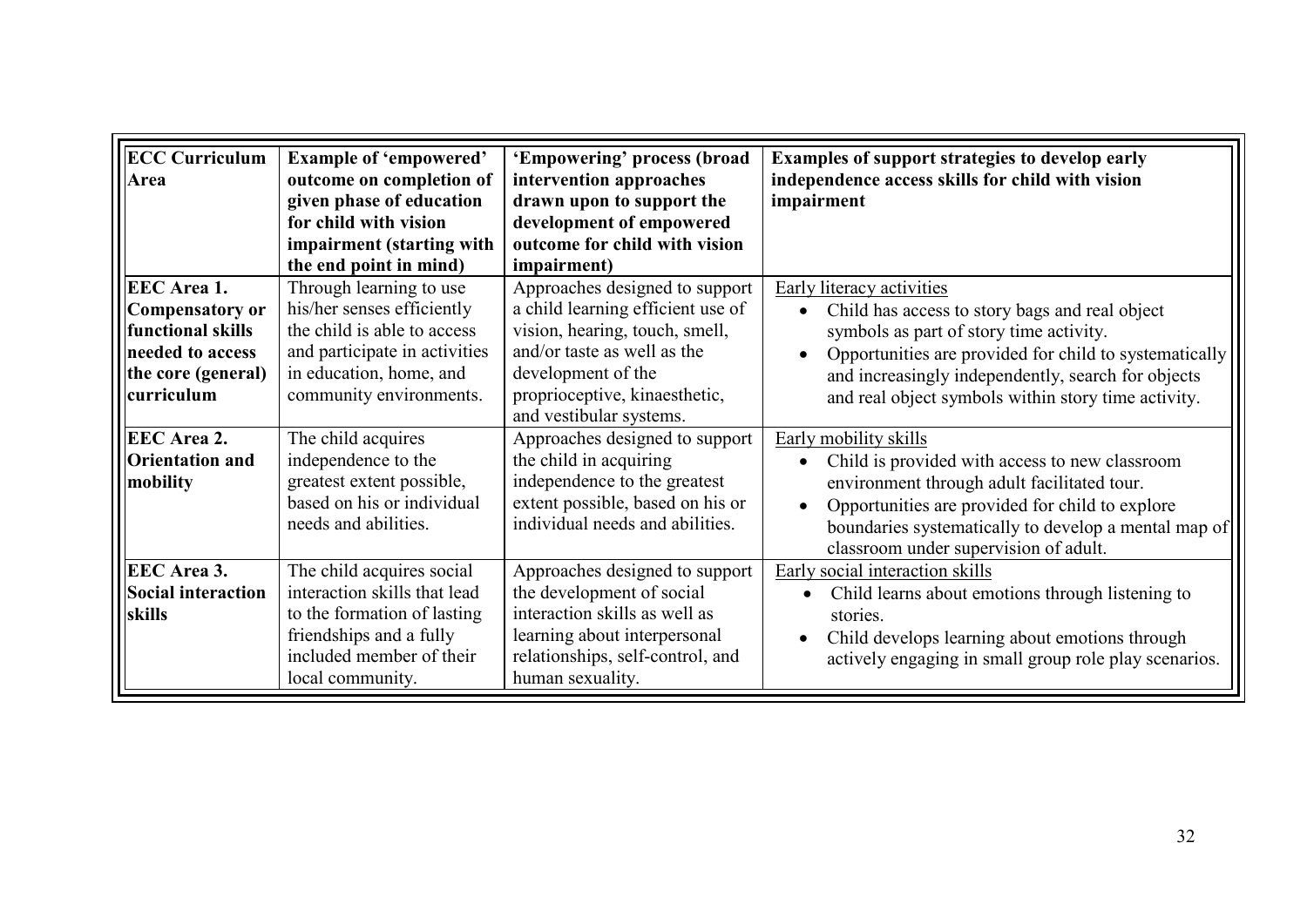| <b>EEC</b> Area 4.<br><b>Assistive</b><br>technology   | The child acquires skills in<br>using a range of assistive<br>technology, selecting the<br>appropriate tool for the<br>task.                                                                                                      | Approaches designed to<br>support the development of<br>skills in using a range of<br>assistive technology,<br>including switches, mobile<br>devices, and portable<br>notetakers; computer access<br>such as magnification<br>software, screen readers, and<br>keyboards. | Early low vision aid skills<br>Child is taught how to use a small hand magnifier to<br>access a print text book.<br>Child carries a small hand magnifier and uses this for<br>a range of functional activities as part of his/her daily<br>routine.                                                                    |
|--------------------------------------------------------|-----------------------------------------------------------------------------------------------------------------------------------------------------------------------------------------------------------------------------------|---------------------------------------------------------------------------------------------------------------------------------------------------------------------------------------------------------------------------------------------------------------------------|------------------------------------------------------------------------------------------------------------------------------------------------------------------------------------------------------------------------------------------------------------------------------------------------------------------------|
| <b>EEC</b> Area 5.<br>Independent<br>living skills     | At the appropriate age and<br>stage of development, the<br>child develops independent<br>living skills that allows<br>him/her to become an<br>independent member of the<br>family and later, able to<br>live an independent life. | Approaches designed to<br>develop skills that people<br>perform in daily life to increase<br>their independence and<br>contribute to the family<br>structure.                                                                                                             | Early independent livings skills<br>Child is shown differences in commonly used coins<br>through touch, drawing attention to size, shape and<br>amount.<br>Child is provided with opportunities to locate and use<br>commonly use commonly used coins through touch<br>in class shopping activities.                   |
| EEC Area 6.<br><b>Recreation and</b><br>leisure skills | Participation in sporting<br>activities supports physical<br>and mental health and<br>wellbeing.                                                                                                                                  | Approaches designed to support<br>the development of recreation<br>and leisure skills to ensure that<br>child has opportunities to<br>explore, experience, and select<br>leisure-time activities that they<br>enjoy.                                                      | Early recreational and leisure skills<br>Child engages in a range of physical activities<br>alongside sighted peers with adaptations made to the<br>rules to facilitate participation.<br>Child visits a football stadium for a guided tour with<br>a family member prior to attending an afternoon<br>football match. |
| <b>EEC</b> Area 7.<br><b>Career education</b>          | The young person has a<br>plan for post-secondary<br>education related to his/her<br>vocational interests,<br>abilities and values.                                                                                               | Approaches designed to support<br>career education through<br>providing opportunities to learn<br>through authentic experiences<br>about different jobs.                                                                                                                  | Early career education skills<br>Child participates in activities to explore what<br>$\bullet$<br>different people do in the early years setting.<br>Child engages in dressing up games wearing different<br>uniforms of 'people who help us'.                                                                         |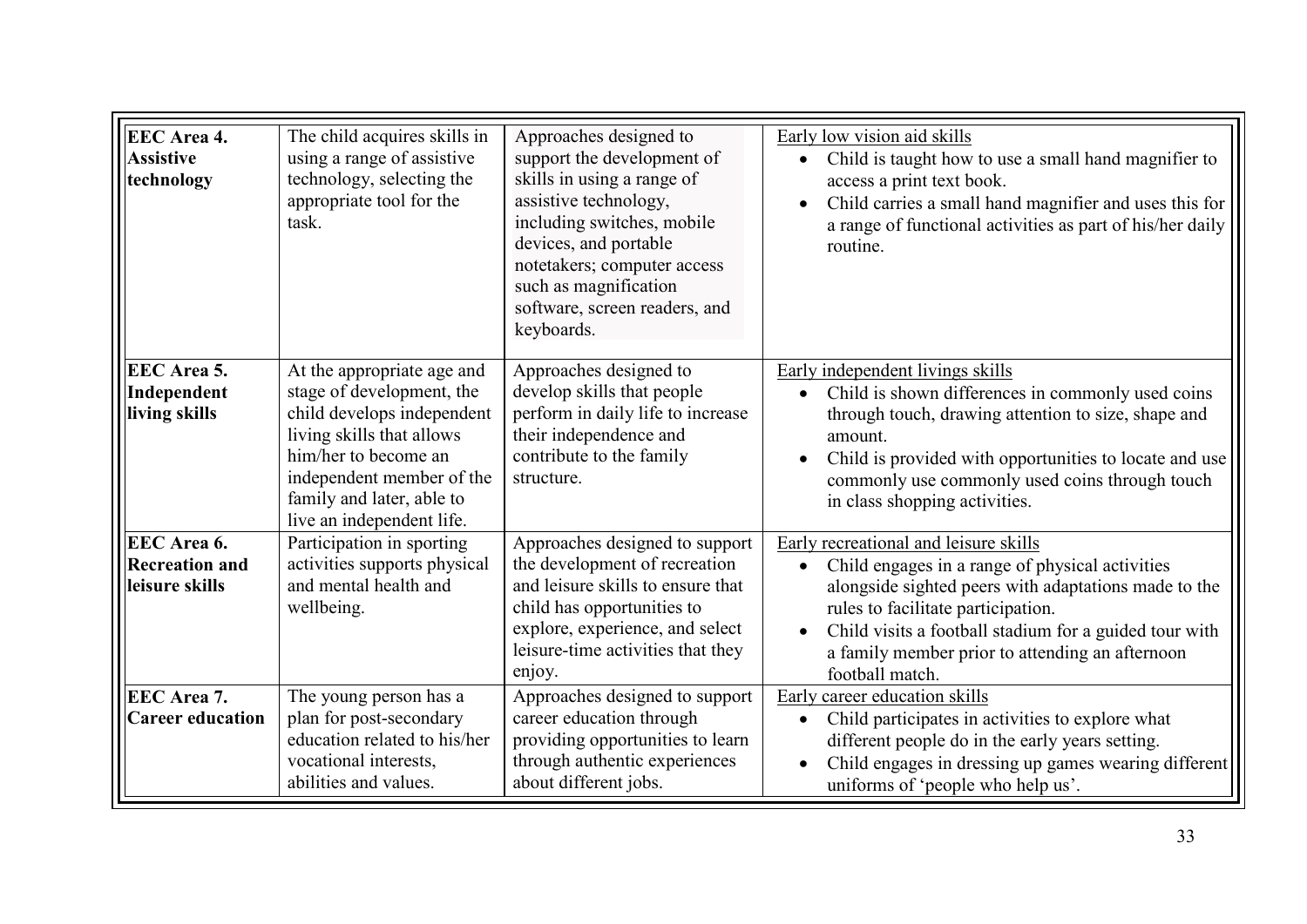| EEC Area 8. Self-<br>The child is able to<br>contribute to planning<br>determination<br>meetings and set goals. | Approaches designed to support<br>decision making, self-advocacy<br>and individual responsibility. | Early self-determination skills<br>Child helps to write a braille menu for use in the class<br>and uses this to select drink options each day.<br>Child helps to write a braille menu for use in a local<br>café and use this to select drink options with his/her<br>family on a Saturday. |
|-----------------------------------------------------------------------------------------------------------------|----------------------------------------------------------------------------------------------------|---------------------------------------------------------------------------------------------------------------------------------------------------------------------------------------------------------------------------------------------------------------------------------------------|
|-----------------------------------------------------------------------------------------------------------------|----------------------------------------------------------------------------------------------------|---------------------------------------------------------------------------------------------------------------------------------------------------------------------------------------------------------------------------------------------------------------------------------------------|

**Table 1. Promoting personal agency for young children with vision impairment within an ethos of empowerment: Examples are provided of 'empowered' outcomes, intervention approaches drawn upon within an 'empowering' process and 'support strategies' to develop early independence skills for areas of an Expanded Core Curriculum (ECC)**